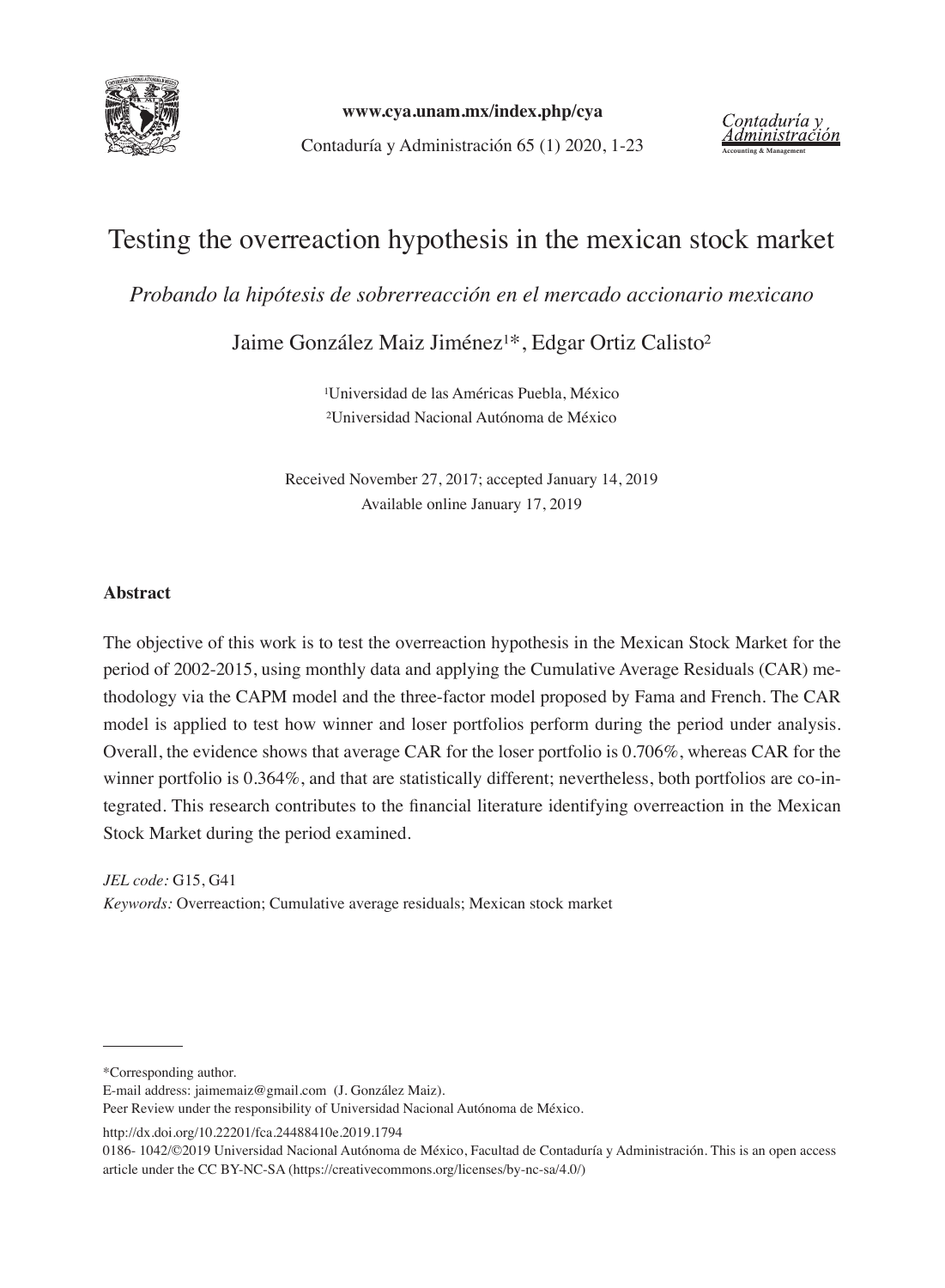#### **Resumen**

El objetivo de esta investigación es probar la Hipótesis de Sobrerreacción en el Mercado Accionario Mexicano en el periodo del 2002 al 2015. En particular se utilizan datos mensuales aplicando la metodología de Residuales Promedio Acumulados vía el modelo CAPM y el modelo de tres factores de Fama y French. La metodología de residuales se aplica para analizar el desempeño de los portafolios ganadores y perdedores durante el periodo en cuestión. En general, la evidencia señala que el Promedio de los Residuales Acumulados del portafolio perdedor es de 0.706%, mientras que el Promedio de los Residuales Acumulados del portafolio ganador es de 0.364%, siendo estadísticamente diferentes; sin embargo, ambos portafolios están co-integrados. Está investigación contribuye a la literatura financiera ya que identifica que el Mercado Mexicano sobrerreacciona en el periodo examinado.

*Código JEL:* G15, G41

*Palabras clave:* Sobrereacción; Residuales promedio acumulados; Mercado accionario mexicano

#### **Introduction**

An important pillar of contemporary finance is the informational theory of efficient markets which suggests that prices of assets and their markets follow a random and unpredictable trajectory but assimilating and reflecting all the underlying information of an economy which is assumed to be widely distributed. Hence, contrarian to the efficient market hypothesis advanced by Fama (1965, 1970, 1980 and 1991) it is impossible to surpass market returns by applying prediction techniques based on past and even current information. The original development of this theory corresponds to Bachelier (1990) who advanced the first mathematical theory of Brownian motion developing a model on speculative prices based on arguments about fair games. The relevance of his theory remain ignored for many years. Its "rediscovery" largely corresponded to Samuelson (1965) who advanced a proof for a version of the efficient market theory. However, in terms of theory, research and financial practice corresponds to Fama the full development of the informational theory of markets which can be tested in statistical-probabilistic terms.

Specifically, Fama proposes that (a) asset prices adjust quickly to new available information; (b) there is a permanent, continuous market in which transactions are carried out at a price very close to the previous one. The more efficient a market is, the faster it responds to information and therefore the smaller the differences in price changes; and (c) the market has enough liquidity to absorb large volumes of transactions without further price destabilization. By fully reflecting the available information neither persistent trends nor speculative leaps are generated so that assets are traded at their fair price: neither overvalued nor undervalued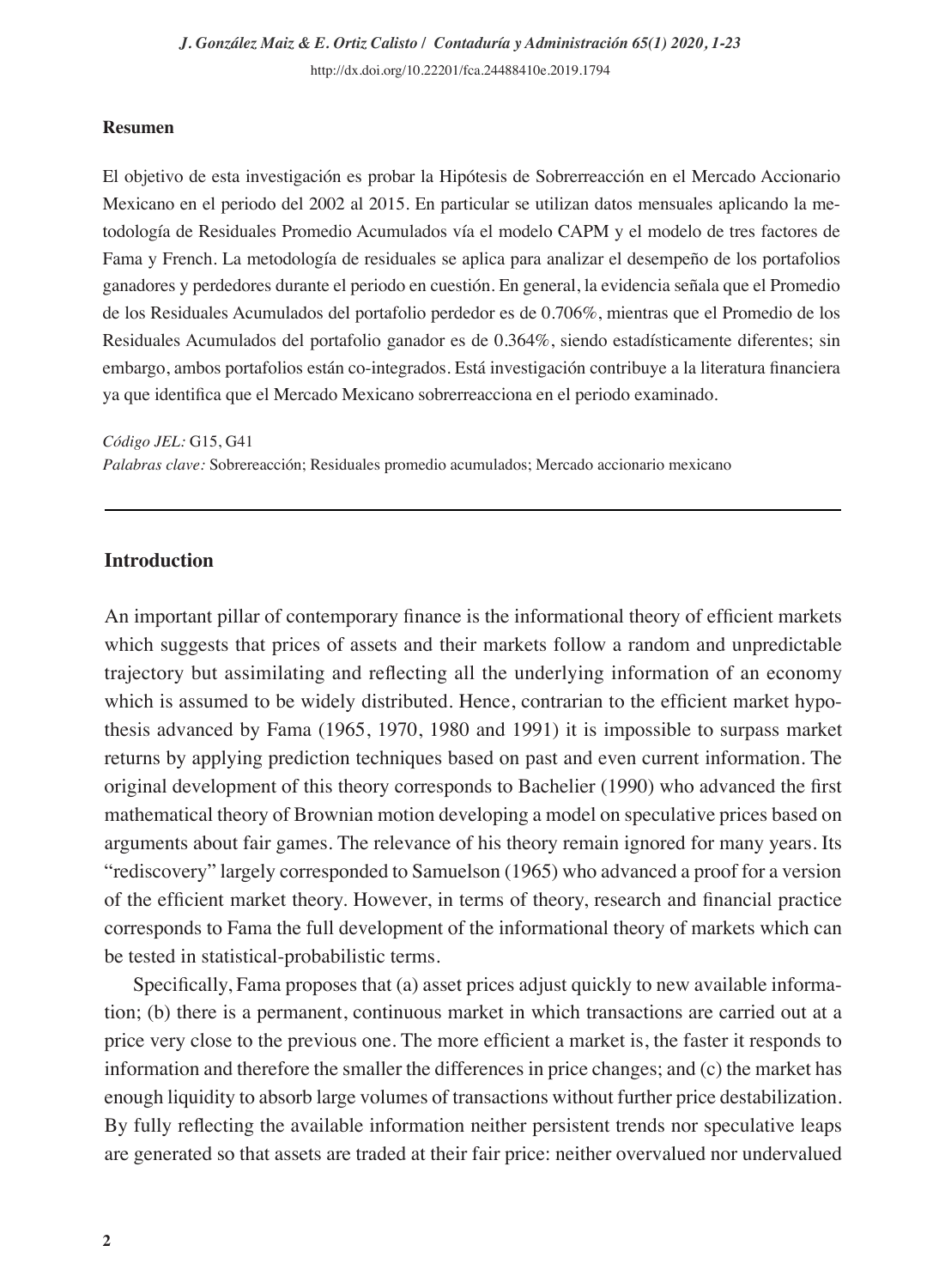and therefore no gains can be made beyond what the market offers in terms of a balance between the risk-return relationship; the higher the risk the higher the return, levels selected by investors based on their own risk aversion.<sup>1</sup>

The fact that the values reflect their fair price and that their behavior is random does not mean that the selection of investments must be also carried out at random. Price information serves primarily as a screen for asset selection and relevant analysis for the construction of portfolios. Similarly, the fact that a market is efficient does not mean that there cannot exists large deviations. However, the adjustment must be quick thanks to arbitration. Paraphrasing Mandelbrot (1971), essentially in a competitive financial market commodities, stocks, bonds and derivatives must be traded at their fair value; any new information causes imperfections but these should be immediately arbitrated; in the presence of arbitration processes, prices must follow a random walk process.

Numerous studies confirmed EMH, particularly during the 1960's and mid 1970's; recent research has also confirmed this hypothesis. Findings by Konak and Seker (2014) confirm that the performance of the FTSE 100 index during the 2001-2009 period sustain the weak form of EMH. Furthermore, more recently Das, Mokashi, and Culkin (2018) examined the behavior of all stocks of the S&P 500 index for the period 1963-2016; applying deep learning algorithms (neural networks) to predict market returns these authors conclude that their tests, which use larger information sets tan previously used in weak-form tests of market efficiency, do not uncover strong evidence of market inefficiency.

However, although ample research has confirmed the EMH, this notion has also been under scrutiny since its inception by scholars around the world. Research based on two complementary approaches: empirical-econometric research, and behavioral considerations has revealed the presence of numerous market anomalies. If a market is efficient there should be no systematic differences between the current price of an asset and its value, based on the present value of expected flows. Nonetheless, it has been possible to identify the existence of some anomalies or behavior patterns in financial markets associated with excess gains in the market. Among these systematic patterns of extraordinary gains are: the size of the company (higher yields for small business); the value effect (higher yields associated with higher book value/ market value coefficients), the anomaly of the multiple price/earnings (higher yields for lower multiples); the calendar effects (higher yields in January for small businesses; low yields on Mondays, etc.).

<sup>&</sup>lt;sup>1</sup> His theory initially proposed three hypotheses, known collectively as Efficient Market Hypotheses, and more commonly as EMH: 1) Weak hypothesis, 2) semi-strong hypothesis, and 3) strong hypothesis. The first proposes that the prices are negotiated at their fair price, reflecting all the past information available; the presence of correlation between them = 0. The semi-strong hypothesis proposes that prices reflect not only all possible past information, but also all current information by adjusting itself quickly to new information. Finally, the strong hypothesis indicates that prices adjust quickly and reflect information that is even partially hidden or internal.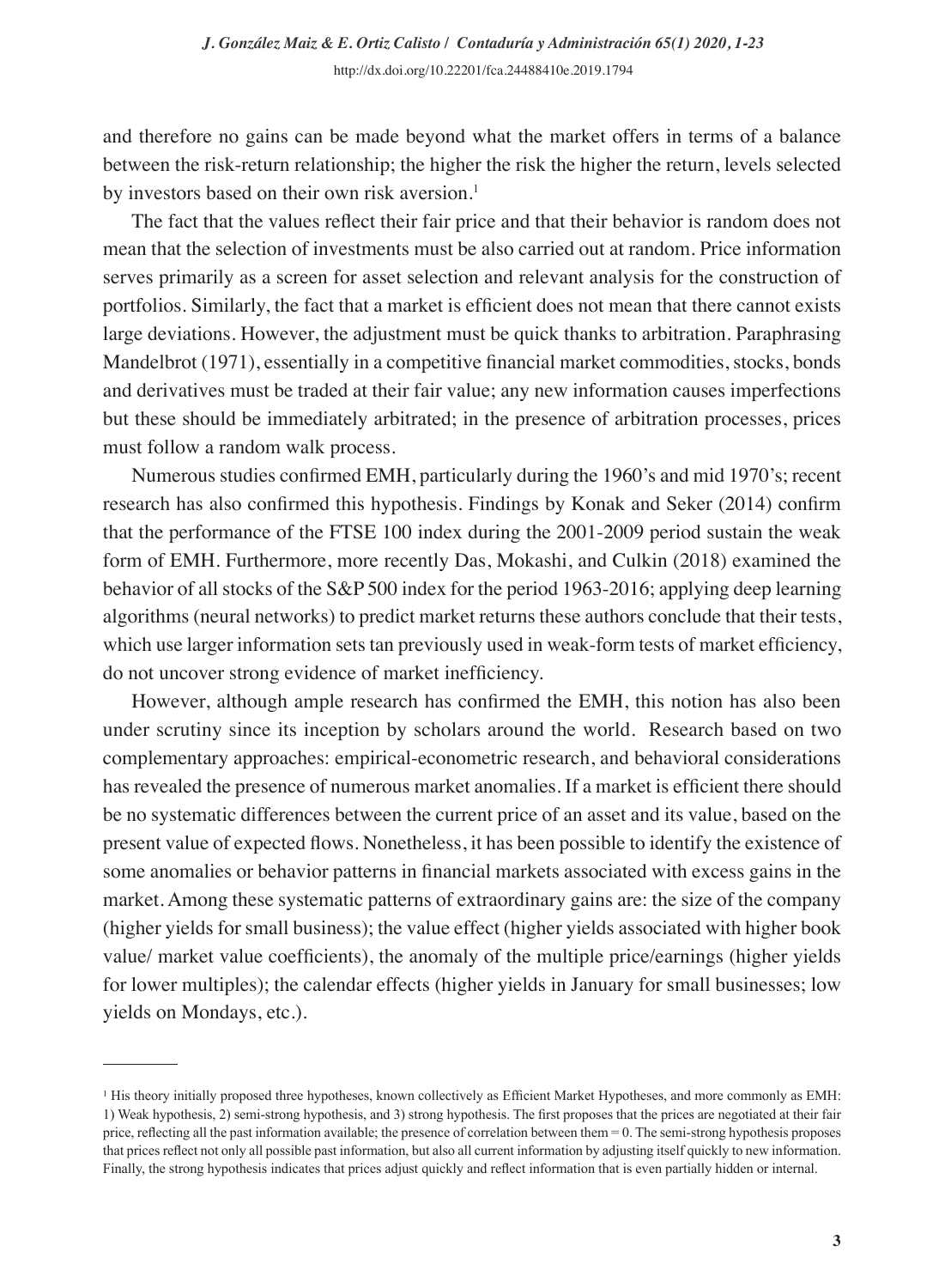Complementing this line of research, departing from the works by Kahneman and Tvresky (1979) psychological principles built up in Prospect Theory, behavioral finance explained seemingly irrational and illogic decisions by investors, initially applying experimental analysis and furthered by De Bondt and Thaler (1985; 1987), and Thaler (2015). In a nutshell, behavioral finance asserts that investors tend to overreact to unexpected and striking news. It explains market anomalies as a consequence of the special traits of human behavior: emotions, leniency, biases, and illusions cannot be rationalized to the extent that asset prices are not random, for they are as unpredictable as people's reaction to new information is unpredictable as well so that investors make their own decisions based on their own past decisions (Gupta Preetibed, and Poonamlakra, 2014). Under this line of research some phenomena like the disposition effect (investors tend to hold their losing stocks to a greater extent than they hold their winning stocks); the herd behavior of investors (investors tendency to copy major trends without adequate analysis and also might flee massively to other markets overweighting the information received); and finally, overreaction (losers portfolios consistently beat the market, while winners portfolios consistently underperform). This last issue is precisely the theme and contribution of this paper. Motivated by the fact that a limited body of research has been devoted to study market inefficiency in emerging markets from the point of view of behavioral finance, it tests the presence of the overreaction effect in the Mexican stock market applying CAR analysis via Sharpe's CAPM and the three-factor model advanced by Fama and French (1993) which is complemented by co-integration analysis.

The work is organized in five sections. The second section reviews the literature on overreaction in various markets and their different approaches. The third section deals with the methodology and information used. The fourth section examines the results obtained. Lastly, the fifth section presents the conclusions.

#### **Literature Review**

First of all, considering the theory of behavioral finance the works by Schiller (1981, 2000), De Bondt and Thaler (1985; 1987), Mullainathan and Thaler (2000), Barberis *et al*. (1998), Sarpa and Zak (2008), Van Witteloostuijn and Muehlfeld (2008), and Thaller (2015) should be stressed as a point of departure for empirical research. Schiller (1981) argues that real stock prices should equal the present value of rationally expected or optimally forecasted future real dividends; but investors are human beings, and as such, they do not always take decisions rationally, which can then create bubbles in stock prices and deviations from intrinsic values at least in the short-term. De Bondt and Thaler (1985; 1987) demonstrated that investors overreact to stock market unexpected news. Mullainathan and Thaler (2000) consider that since agents display human limitations and complications, behavioral economics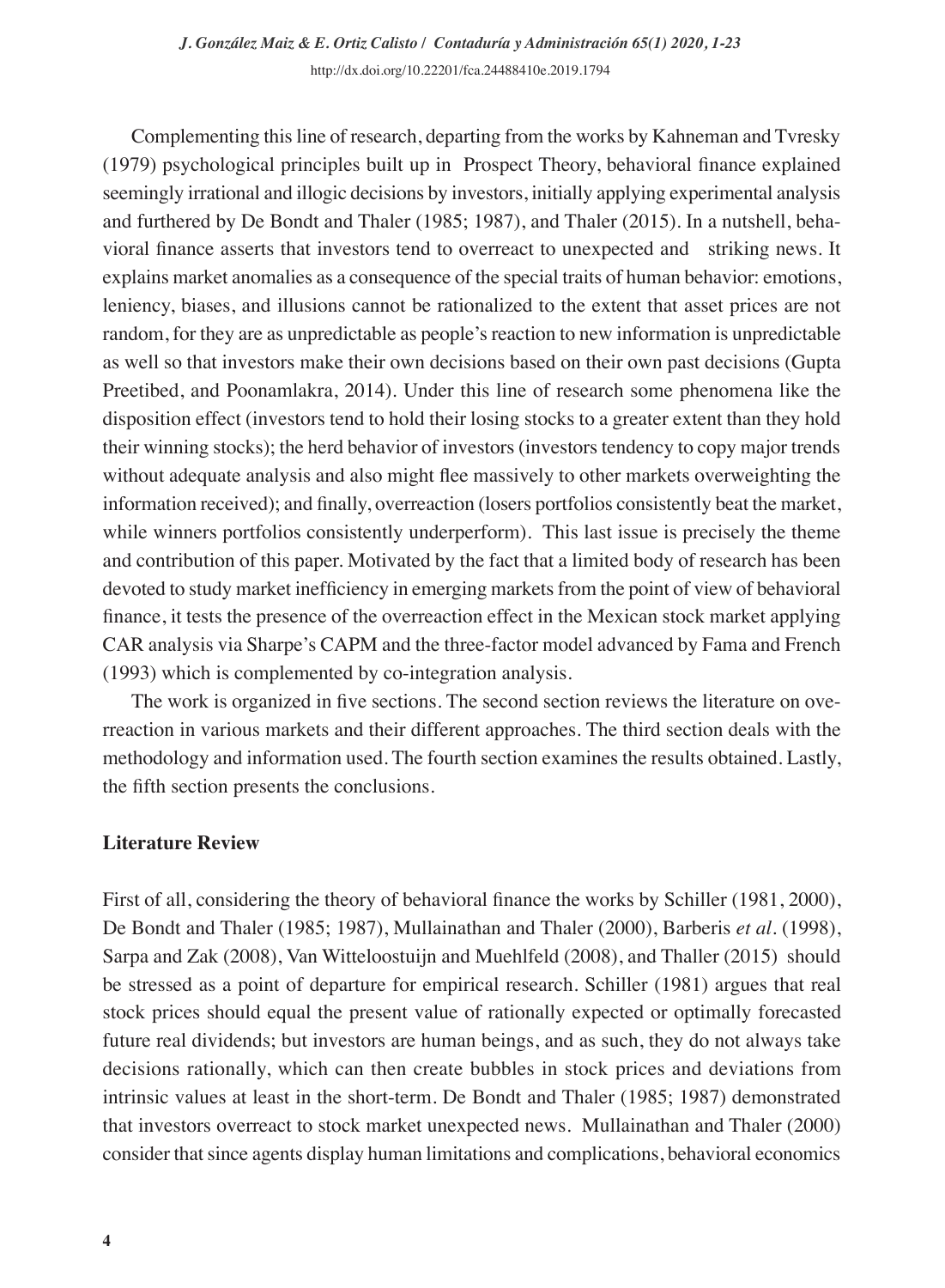helps to get a complete descriptive theory of market behavior. Furthermore, Barberis *et a*l. (1998) based on psychological evidence, pinpoint that such biases provide important reasons why anomalies characterize the behavior of financial markets. In this respect, Shiller (2000) lists twelve major factors, mostly behavioral, that contributed to the irrational exuberance of the bull market from 1982 to early 2000.<sup>2</sup> He states that many Wall Street analysts became too optimistic about forecasts of stocks they followed. According to Sarpa and Zak (2008) many behavioral concepts from psychology such as overconfidence and herd mentality are being used by neurofinance in order to understand better the behavior of financial markets. Similarly, Van Witteloostuijn and Muehlfeld (2008) claim that behavioral finance, influenced by cognitive psychology, offers a rich set of insights about human decision-making, and the biases that tend to influence human-decision processes; similarly, other studies find different styles of trading behavior derived from personal psychological traits. Finally, Thaler (2015) asserts that market anomalies are present because people are unpredictable on their decisions.

Based on the cognitive psychology realm, in a breakthrough study, De Bondt and Thaler (1985) constructing "winner" and "loser" portfolios found an efficient market anomaly: the stock market overreacted to the extend that "losers" become "winners" and vice versa within their testing period. Using a similar procedure of that of De Bondt and Thaler (1985), Clare and Thomas (1995), using data from UK, find that losers outperform previous winners over a two year period by 1.7% per annum. In contrast, in a theoretical paper, Daniel, Hirshleifer and Subrahmanyam (1998) demonstrate that investors tend to overreact to private information signals and under-react to public information signals. Analyzing returns on common stock investments, Barber and Odean (2000), find that overconfident investors are inclined to sell winners too soon and keep losers too long in line with Prospect theory advanced by Kahneman and Tvresky (1979). On the other hand, Balvers, Wu, and Gilliland (2000), studying national index data of 18 countries, find parametric contrarian investment strategies that fully exploit mean reversion buy-and-hold and other standard strategies. Similarly, using a new methodology that takes into account time-varying inflation, Anderson *et al*. (2003) find evidence towards

<sup>&</sup>lt;sup>2</sup> These twelve factors are: 1. The capitalist explosion and the ownership society encouraged stock investing. 2. Cultural and political changes favor business success and a significant rise of materialistic values over the years. 3. New information technology suggested that new era. Investors viewed the Internet revolution as a game changer that justified the stock market boom. 4. Monetary policy and the Greenspan put took perceived risk out of the equation. 5. The perceived effects of the baby boomer generation. 6. The 1990s surge in business media undoubtedly contributed to an interest in the stock market. 7. Analysts' estimates were routinely overoptimistic in the late 1990s. Analysts were hesitant to issue sell recommendations because many firms also had investment banking ties with the company. Analysts also did not want to offend the company because they might then be cut off from earnings guidance or key information. 8. Defined-Contribution Pension Plans grew and replaced many Defined-Benefit Plans. 9. The number of mutual funds surged. Money moving into these mutual funds from 401K's and individual investors found its way into the stock market to feed the bubble. 10. Benign inflation created the illusion of wealth and prosperity. Shiller's research found that the public associates inflation with economic prosperity and social welfare. Such perceptions promote positive expectations for the economy and the stock market. 11. The explosion of trading volume kept the bid in the bubble. 12. There was an increase in gambling over the years.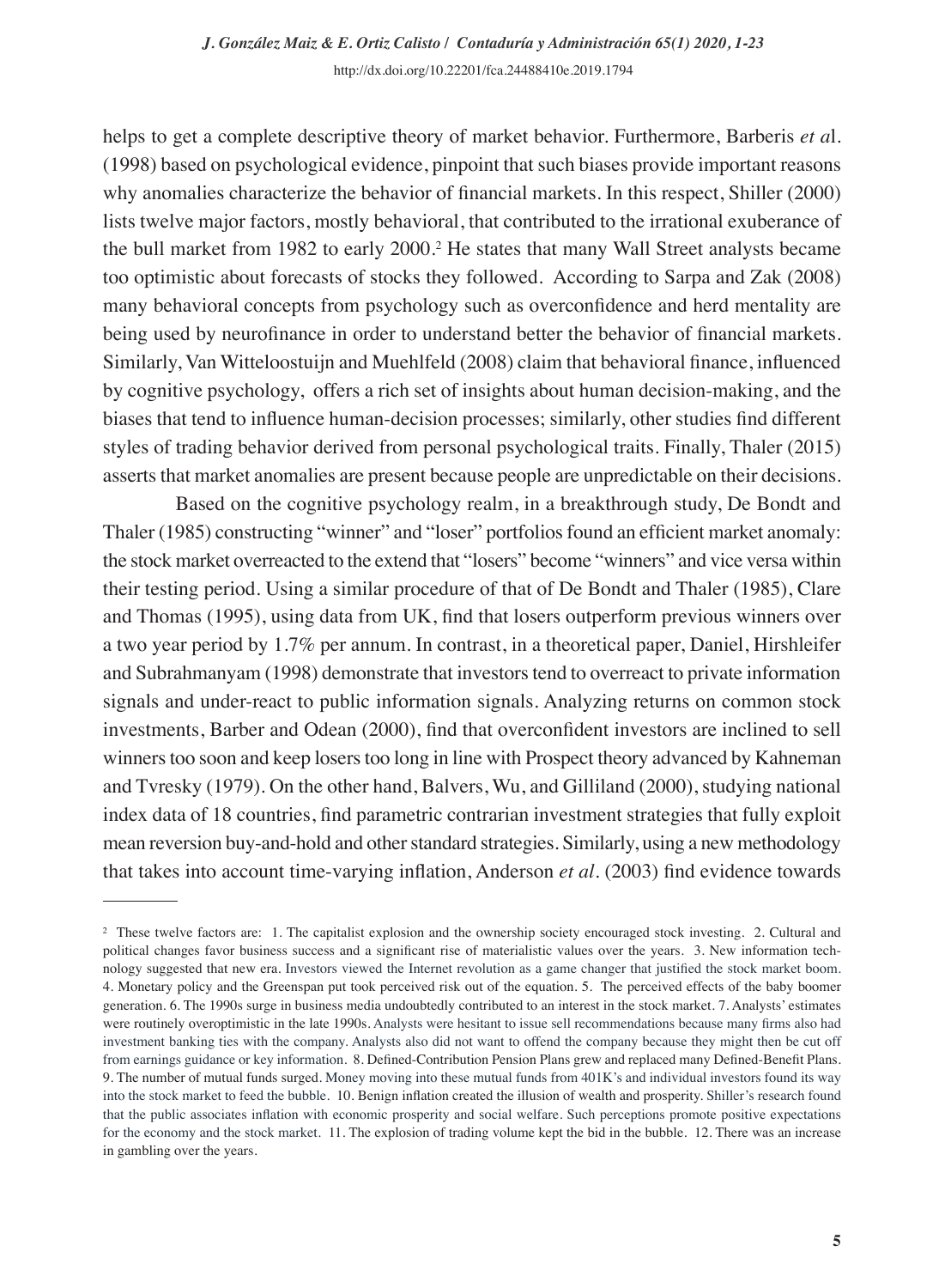market "irrationality" regarding stock price behavior. Applying daily data for 18 countries, Chiang and Zheng (2010) find evidence of herding in advanced and in Asian stock markets, except US and Latin America. Further, Deaves, Lüders and Schröder (2010) show that, as a group, market forecasters are overconfident in the sense that they are miscalibrated, and conclude that market experience exacerbates overconfidence through knowledge deterioration. Baker and Ricciardi (2014) state that both research and clinical evidence confirm that subtle shifts in neurochemistry affect financial decision making. Bordalo, Gennaioli and Shleifer (2018) using a model of credit cycles, establish that credit spreads are excessively volatile, overreact to news, and are subject to predictable reversals. Hassan and Mertens (2017) using a macroeconomic model observe that when prices reflect less information, the conditional variance of stock returns rises, causing an increase in uncertainty and costly distortions in consumption, capital accumulation, and labor supply.

Within the personality psychology dimension, McInish (1980) via game simulation, finds a significant relationship between attitudes toward risk and individual stock selection. Fenton-O´Creevy *et al*. (2004) interviewing traders and trade managers, found that traders have considerably differences in background, personality, and risk considerations, thus being subject to various degrees of cognitive biases. Following the same line of reasoning, Van Witteloostuijn and Muehlfeld (2008) applying a market experiment find that different personality traits affect distinct components of trading behavior, and hence trading performance. Malmendier and Shanthikumar (2007) using the NYSE trades and quotations database, find that the naïve trading behavior of small investors induces negative abnormal portfolio returns. Further, Williams (2013) observes that when there are exciting new investments whose outcome is unsure, even rational and intelligent professionals can get caught up in herding activities.

Specific research regarding overreaction in emerging markets stand out the works recently delivered by, among others, by Tripathi and Gupta (2009); and Khatua and Pradhan (2014); and Tetik and Özen (2016). Examining whether or not overreaction is present in the Indian Stock Market, Tripathi and Gupta (2009) report the presence of a statistically significant but asymmetric overreaction for the period March 1996-March 2007, using monthly data series. Contrarian investment strategy seemingly is economically profitable, generating abnormally positive returns on market-adjusted as well as risk-adjusted basis which are largely attributable to the extremely positive returns of loser stocks during the test period. It is worth mentioning that the first evidence of market overreaction and superior investment returns achieved by using contrarian investment strategy (buying today's "losers" and selling today's "winners") was reported by De Bondt and Thaler (1985, 1987). Their study showed that the U.S. stock market tends to overreact to some big news events regardless of whether the events are positive or negative, and the overreaction leads to abnormal price movements. Similarly, Khatua and Pradhan (2014) analyzed the impact of size, volatility and asymmetry in investors' overreac-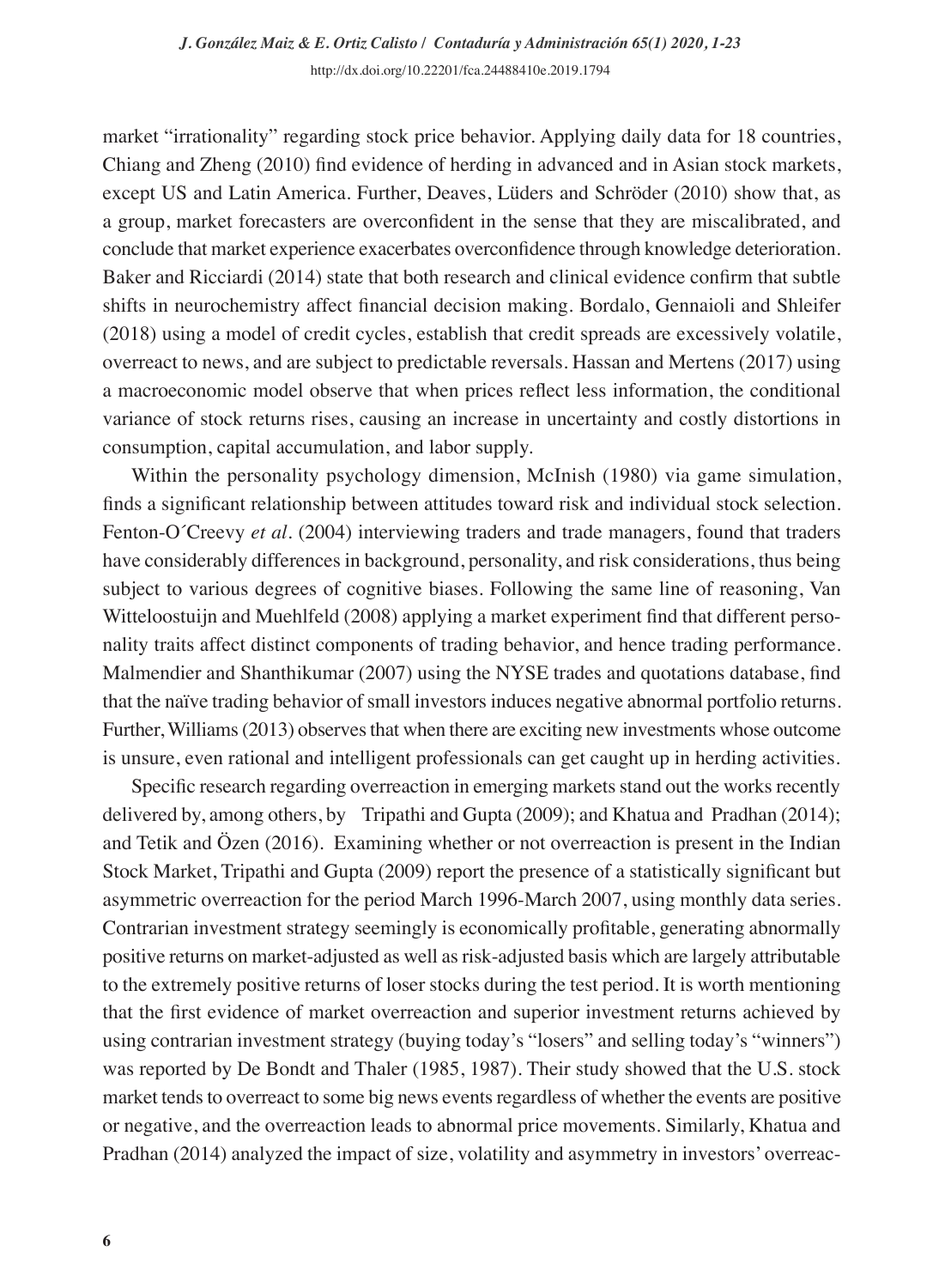tion to firm specific news in the Indian stock exchange. The study confirms that excess stock return depends on market volatility and the dependence is more significant for small firms. The overreaction is more accentuated to bad news and this in turn to informational asymmetry. In this context, the magnitude and uniqueness of unspecified events increases uncertainty and information diffusion is more asymmetric, which leads to more stock market overreaction. The study also examines whether there is a relationship between the magnitude of price reversals and the magnitude of gain or loss in the stock market return. Significant cumulative abnormal returns are found, indicating the existence of an overreaction effect. It is also determined that the magnitude of price reversal is inversely proportional to the stock return during the event period. In conclusion, their research offers further knowledge about overreaction effects, which could enable investors to prepare trading strategies for higher returns. In turn, Tetik and Özen (2016) recently investigated the possible existence of over-reactions of the Istanbul 100 index (BIST-100) in relation to the Dow Jones Industrial Average Index (DJIA). The sample study included daily stock indexes comprising the period January 2010 and June 2016. The evidence revealed that for positive changes in the DJIA, the Turkish BIST-100 jumps about 0.033; this overreaction decreases and decays after 60 days. In the case of adverse events the Turkish index shows an abnormal decline valid for 30 days after the event; then the decline is reversed until the 60'ieth day when all losses are compensated. Summing up, their study shows that the BIST 100 index does not comply with the efficient market hypothesis and demonstrate the validity of the overreaction hypothesis.

 Norli et. al. (2013) investigates stock overreaction behavior in the Malaysian stock exchange; their evidence confirms the presence of overreaction for both winner and loser portfolios experience reversal behavior even after adjustment for size, which implies that size does not matter. Furthermore, after adjustment for size, loser portfolios outperform winner portfolios in the test period.

Among other important works concerning emerging markets´ overreaction must be mentioned Fang (2013) who tested overreaction and underreaction in the Chinese stock market using an ANAR TGARCH model. From the results it is clear that irrespective of the size of the stock, the market underreact to good news and overreacts to bad news; asymmetry in volatility is not significant. The work sheds some light regarding the fact that energy shares, industrial and finance sectors overreact to bad news, the effect being more significant for the finance sector. Also, Wang and Xei (2010) explore the relationship between overreaction and the speed of information diffusion in the Chinese market. Industry-adjusted firm size and residual analyst coverage are employed to proxy the speed of information diffusion for a bull market the evidence for overreaction to bad news and underreaction to good news are significant but it is not so for the bear market. Their work documents strong evidence about the profitability of a monthly contrarian strategy decreases with industry-adjusted firm size or residual analyst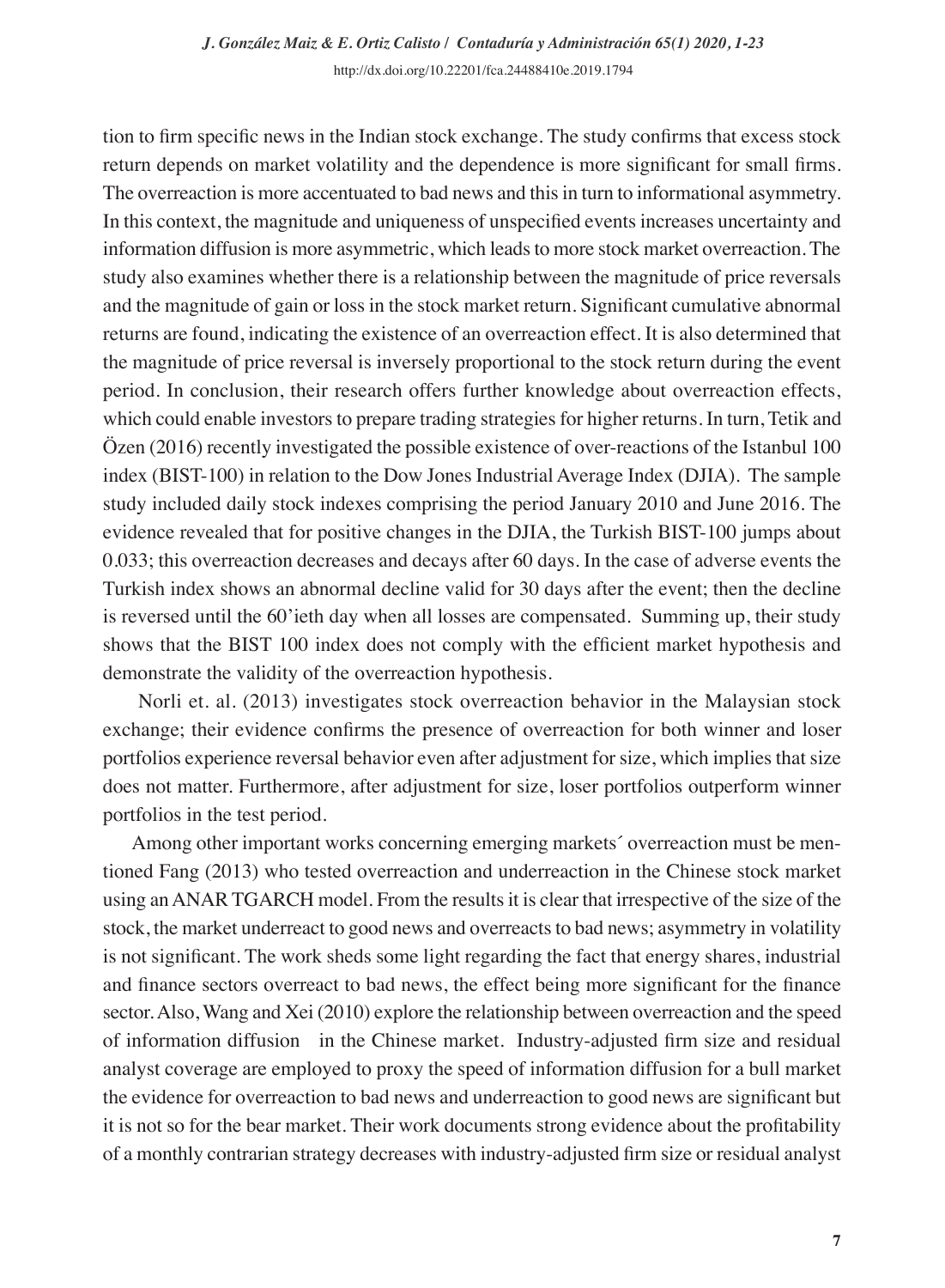coverage. Furthermore, the profitability of contrarian strategies survives for a longer horizon for stocks with slower information diffusion than for those with faster information diffusion. This result holds true even if risk, bid-ask spread, lead-lag effect, inventory costs, and limits to arbitrage are properly accounted for. They affirm that their evidence suggests that information environment and information diffusion determine the degree of overreaction. Similarly, dealing with another Asian market, Ruhani, Ahmad, Anusakumar (2011) find strong evidence in favor of the overreaction hypotheses for periods of one to fifty two weeks, using weekly data for the period from January 2000 to October 2010. Overreaction in the Malaysian stock exchange is stronger for holding periods of one to four weeks. The looser stocks experience greater return reversals and overreaction is higher for low volume stocks. Their evidence suggests that investor may be able to obtain significant profits by implementing a short term contrarian strategy (purchasing and selling in contrast to the prevailing sentiment of the time) focused on low volume stocks. Worth mentioning is also the work by Schaub, Lee, and Chun (2015) who examined overreaction based on more than 5 percent increases and decreases in the stock markets of Korea, Hong Kong and Japan. Surprinsingly, their evidence, for the 1985- 2004 period, revealed little to no reversals following days of an excessive increase; however, on the contrary, following days of excessive declines stock índices from the three countries reversed by 35% to 45% of the initial loss by the 5th day of trading after the extreme decline. Overreation following disproportionate declines in the three countries was also confirmed by the regression analysis. Hawaldar, Rohit and Prakash (2017) test the weak form of efficient market hypothesis on the stocks listed in the Bahrain Bourse and using the K-S test they find that in general the stock price movement does not follow a random walk. Chen (2018) finds a strong negative relation between online search frequency and future returns in the Chinese stock market, capturing retail investor overreaction to unexpected signals.

Finally, the works by Soares and Serra (2005), and da Costa, Jr. (1994) must be mentioned. Soares and Serra (2005) investigate the existence of overreaction and underreaction in the Portuguese stock market for a period comprising over sixteen years. They employ several testing methodologies to evaluate the robustness of the results and assess the validity of alternative hypotheses set to explain the continuation and reversal patterns in returns. Their results apparently support in the long run the overreaction hypothesis; there is long term reversion in returns and the effect does not vanish adjusting for risk and other control variables. Value strategies earn positive returns that are not explained by ex-ante risk. Yet most of the results lack statistical significance. Similarly, regarding the short run, the authors find weak evidence in support of overreaction effects that persist; this seems to be associated with an insufficient reaction to earnings announcements surprises. In turn, da Costa, Jr. (1994) examine overreaction for the Brazilian market employing both market adjusted and the standard CAPM adjusted returns for the period 1970-1989. Price reversals in two year returns are found; his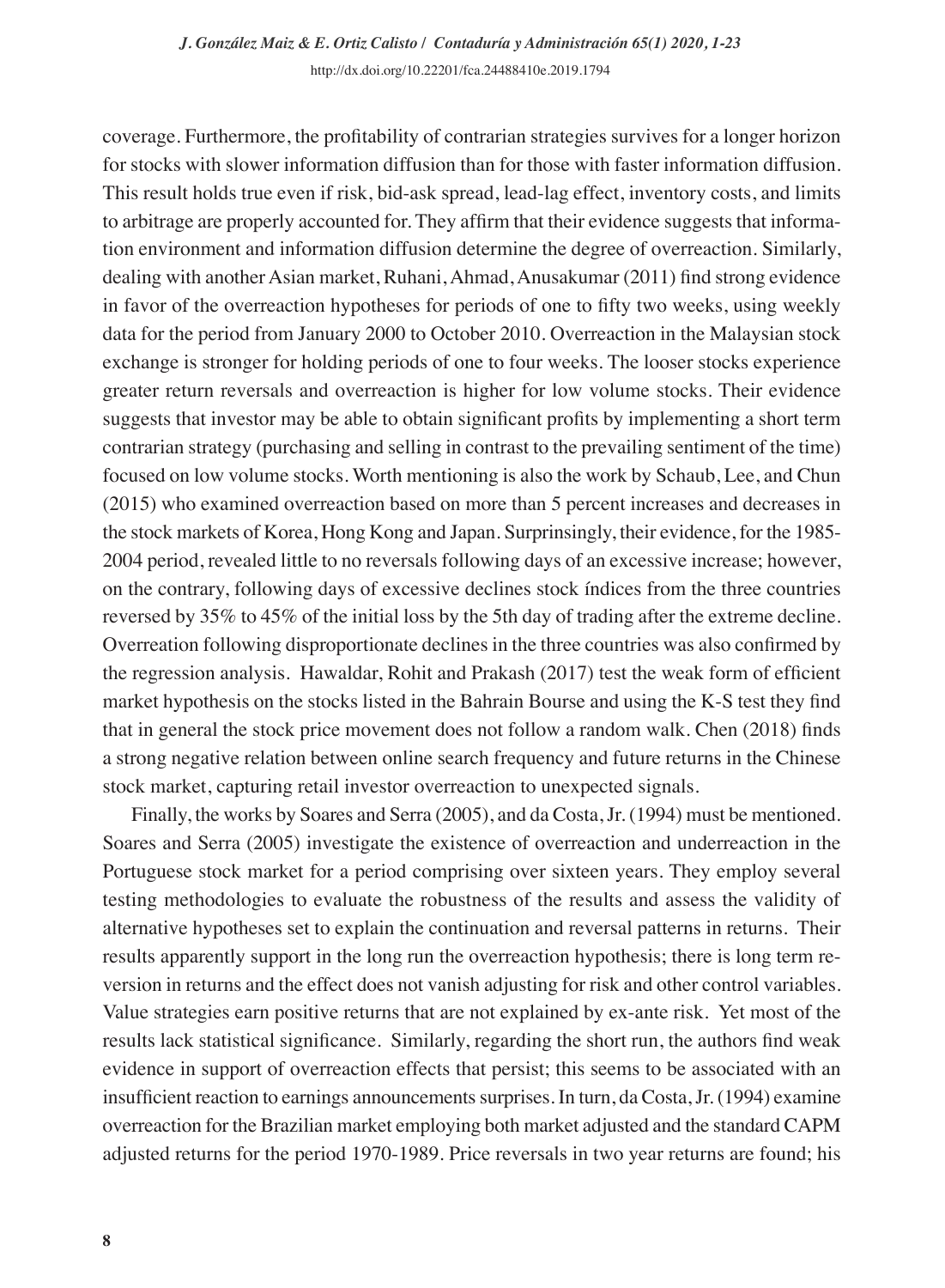evidence shows that observed asymmetric price reversals were more pronounced than those reported from the US markets inferring that risk cannot explain the anomaly.

This paper aims to prove that although the Mexican Stock Market might be fairly efficient, there can be important deviations from fundamental values thus showing irrational decisions from investors. In particular, from the behavioral finance point of view, the Overreaction Hypothesis is tested constructing "winner" and "loser" portfolios and check their behavior through time. Notwithstanding the limited body of research regarding Emerging Markets the contribution of this paper is considered relevant to the literature.

# **Methodology and data description: Construction of winner and loser portfolios**

In order to estimate overreaction this study employs monthly closing stock prices for companies selected from the Naftrac Index, whose objective is to track the Mexican Stock Market Index (IPC); this index is composed of 39 companies, but actually information from 24 companies was retrieved; these enterprises represent 90% of the total weight of the Naftrac by February 2016. The series were gathered from *Economática*. To construct winner and loser portfolios, CAR estimations must be first carried out, following the procedure put forth by De Bondt and Thaler (1985) summarized in Table 1; monthly information of a total of 24 stocks, 6 portfolios of 4 stocks each are formed and ranked based on the cumulative excess returns (CAR<sub>j</sub>) of each stock <sub>j</sub> from 2002 to 2008 ("formation period"). January 2002 data is not included because the study deals with logreturns).

Table 1

CAR estimation Procedure

1. Two models are run: CAPM and three-factor model. One of the two is chosen based, for this paper, on the  $R^2$  criteria.

2. For each stock "j", starting January 2002 and finishing on December 2008 –formation period-, the 83 monthly residual returns  $u_i$  are computed.

3. For every stock "j", starting on January 2002 and finishing on December 2008, the cumulative excess returns  $CU_j = \sum_{t=0}^{t=8} u_{jt}$  for the 83 months are estimated. The CU<sub>j</sub>'s are ranked from low to high and portfolios are formed; 6 portfolios of 4 stocks each are created, portfolios A to portfolio F.

4) Once the portfolios are formed within the formation period, the cumulative average returns (CAR<sub>s</sub>), where  $CAR = \frac{cu_n}{n}$  for the "test period" of 2009 – 2015 are computed for portfolios A and F, winner "W" and loser "L" portfolio respectively.

Source: Author´s own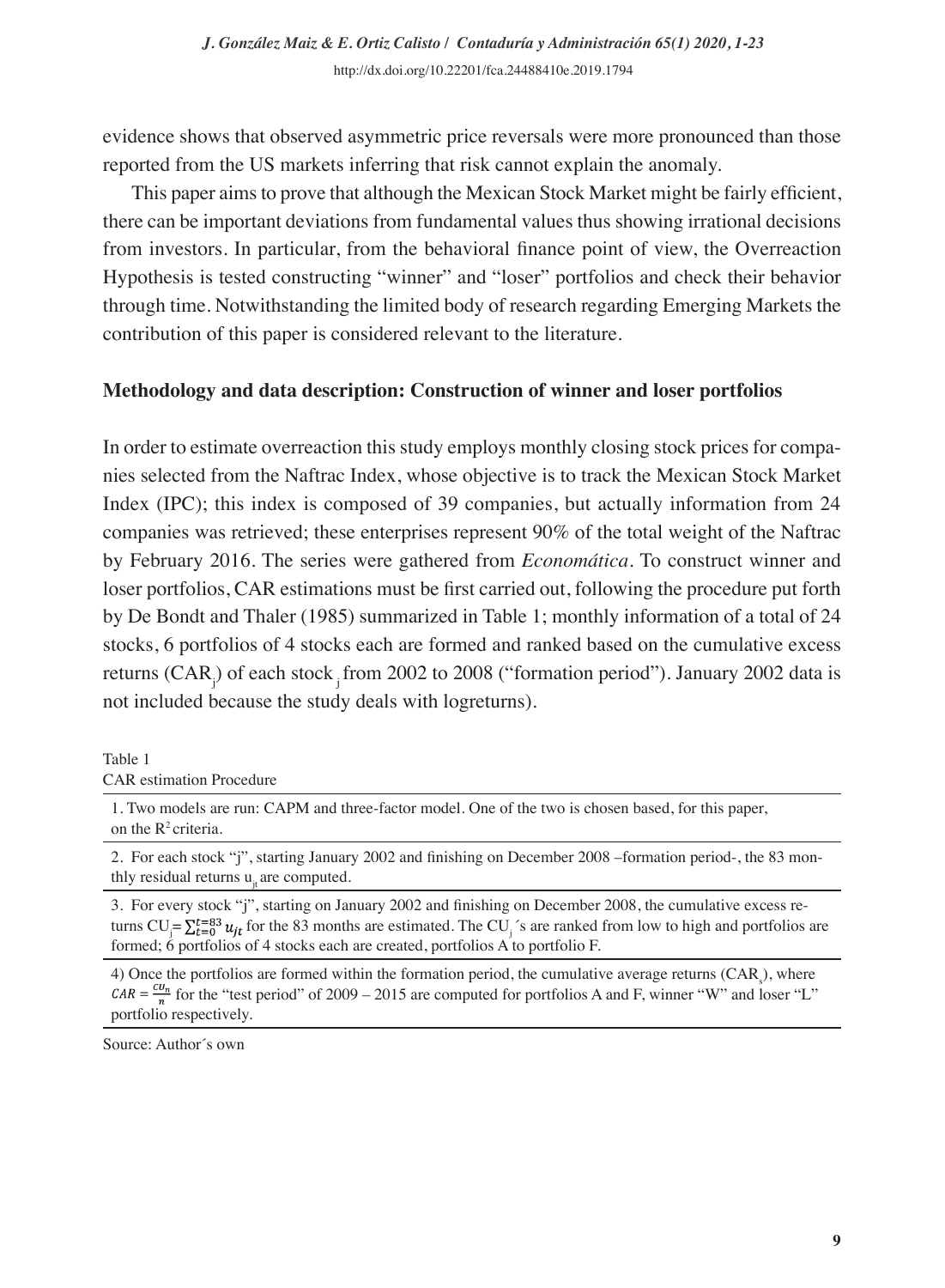Once the portfolios are built up, within the formation period, the cumulative average returns  $(CAR<sub>s</sub>)$  are computed, where for the "test period" of 2009 – 2015 for portfolios A and F, winner "W" and loser "L" portfolio respectively. Then research hypotheses can be sated as follows:

$$
H_0 = CAR_{L,n,t} \leq CAR_{W,n,t}
$$

 $H_1 = CAR_{L,n,t} > CAR_{W,n,t}$ 

Finally, in order to check whether or not there is no a log-term relationship between the winner and loser portfolios, the Augmented Dickey fuller test is applied, concretely:

$$
H_{_0}\colon u_{_{t_\sim}}I(1)
$$

$$
H_1: u_{t-1}(0)
$$

The purpose of applying this test is to prove that the results found in this study can be sustained in the long run and that there was not a matter of chance in a particular timeframe. The econometric models previously identified are, as previously stated, the (univariate CAPM advanced by Sharpe (1964) and Fama and French (1993) 3-factor model. CAPM is an equilibrium risk-return model. For the CAPM is applied an Ordinary Least Squares (OLS) model, taking the following form:

$$
r_t = \alpha + \beta x_t + u_t \tag{1}
$$

Where  $r_i$ : the return on the asset,  $\alpha$ : intercept,  $\beta$ : risk premium and  $u_i$ : error term.

In particular  $β$  –the risk premium-, it is simply the return of the stock market as a whole minus the risk-free rate, where the Certificados de la Tesorería (CETES) were used as a proxy for the latter.

The three factor equilibrium model besides taking into account the market index incorporates two additional factors, namely: the size factor and the value factor. A multivariate model regression model is applied for this particular case, taking the following form:

$$
r_t = r_f + \beta_1 x_{1t} + \beta_2 x_{2t} + \beta_3 x_{3t} + u_t
$$
 (2)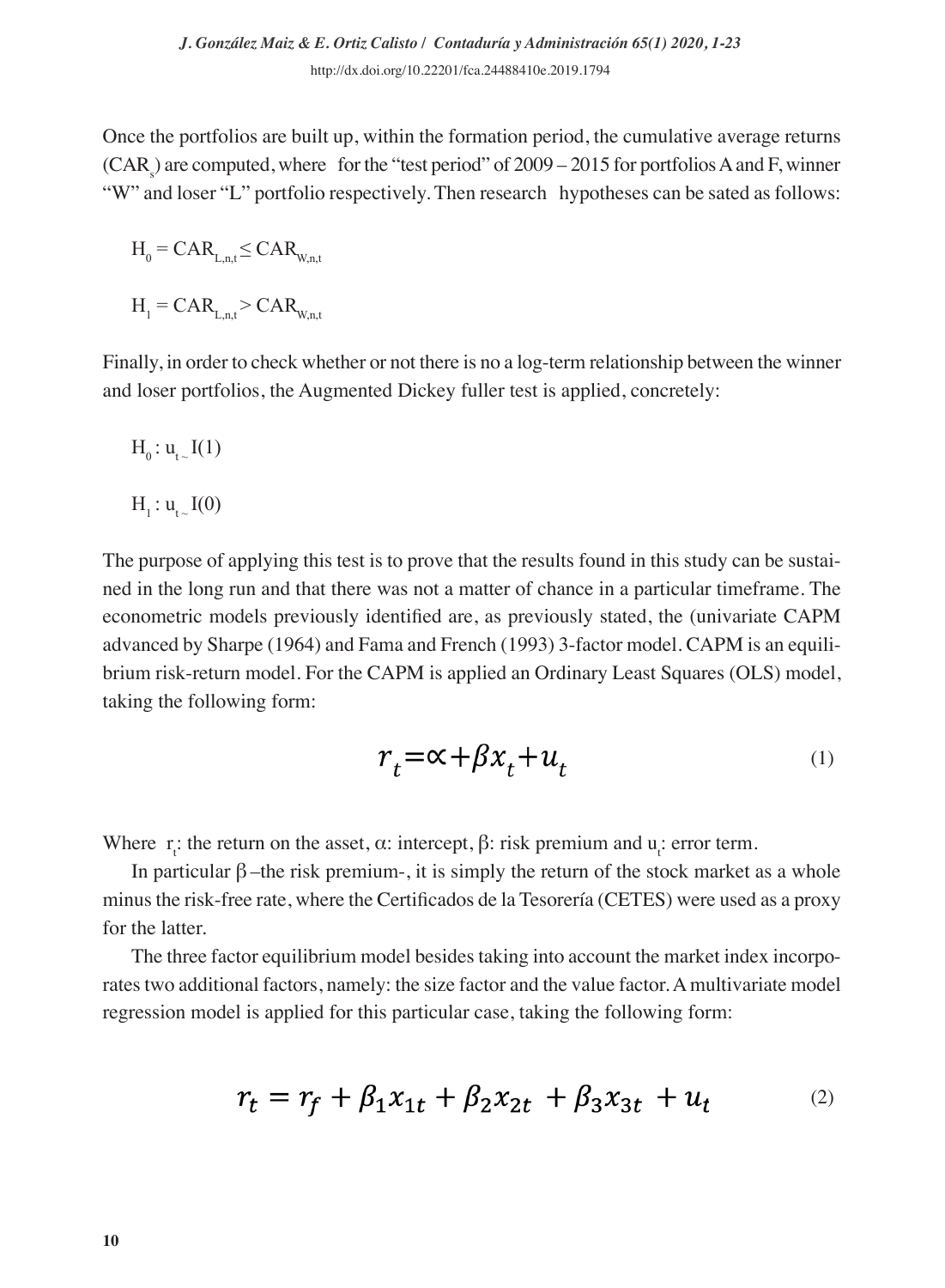Where  $r_i$ : the return on the asset, rf: risk-free rate,  $\beta_1$ : risk premium,  $\beta_2$ : size factor,  $\beta_3$ : value factor and  $u_t$ : error term.

Particularly the  $\beta_1$ -the risk premium-, it is simply the return of the stock market as a whole minus the risk-free rate, where the Certificados de la Tesorería (CETES) were used as a proxy for the latter.

The  $\beta_2$ : size factor: it represents the market capitalization. Specifically, first the sample was ordered from the highest market capitalization value to the lowest value; secondly, the data was split into two portfolios –high value portfolio and low value portfolio-; and thirdly, the returns of the low value portfolio were subtracted from the high value portfolio.

The  $\beta_3$ : value factor: it represents the quotient of book value divided by market value (B/M). Explicitly, first for each company the book value of equity was divided by the market value of equity; secondly, a ranking was made –from the lowest to the highest- dividing the portfolio in two parts (low B/M and high B/M) ; and thirdly, the returns of the high B/M part were subtracted from the low B/M part.

# **Findings**

Table 2 shows the 24 companies included in the sample period, out of the 39 which compose the Naftrac. Weights in the Nactrac index and weights in the winner and loser portfolios are also shown. In turn, Table 3 identifies the companies comprising each portfolio A to F and their respective rankings based on their  $u_t$ . It can be observed that important companies, from both the production and services sectors, are included in each portfolio like is the case of Televisa, Alfa, Grupo Carso, Walmex, Grupo Financiero Banorte, and Cemex, among others.

Table 2 Companies Included in the Sample and Weights in the Portfolios

| Ticker          | Name                          | Included | Weight in naftrac % | Total Weight % |
|-----------------|-------------------------------|----------|---------------------|----------------|
| <b>FEMSAUBD</b> | Fomento Económico<br>Mexicano | Yes      | 14.3                |                |
| <b>AMXL</b>     | América Movil                 | Yes      | 11.28               | 25.58          |
| <b>GFNorte</b>  | Grupo Financiero Banorte      | Yes      | 8.59                | 34.17          |
| Walmex*         | Walmart de México             | Yes      | 8.36                | 42.53          |
| TlevisaCPO      | Grupo Televisa                | Yes      | 8.28                | 50.81          |
| GMexicoB        | Grupo México B                | Yes      | 5.97                | 56.78          |
| CemexCPO        | Cemex CPO                     | Yes      | 4.68                | 61.46          |
| AlfaA           | Alfa A                        | Yes      | 4.35                | 65.81          |
| KOFL            | Coca-Cola Femsa               | Yes      | 2.47                | 68.28          |
| <b>BimboA</b>   | Grupo Bimbo A                 | Yes      | 2.33                | 70.61          |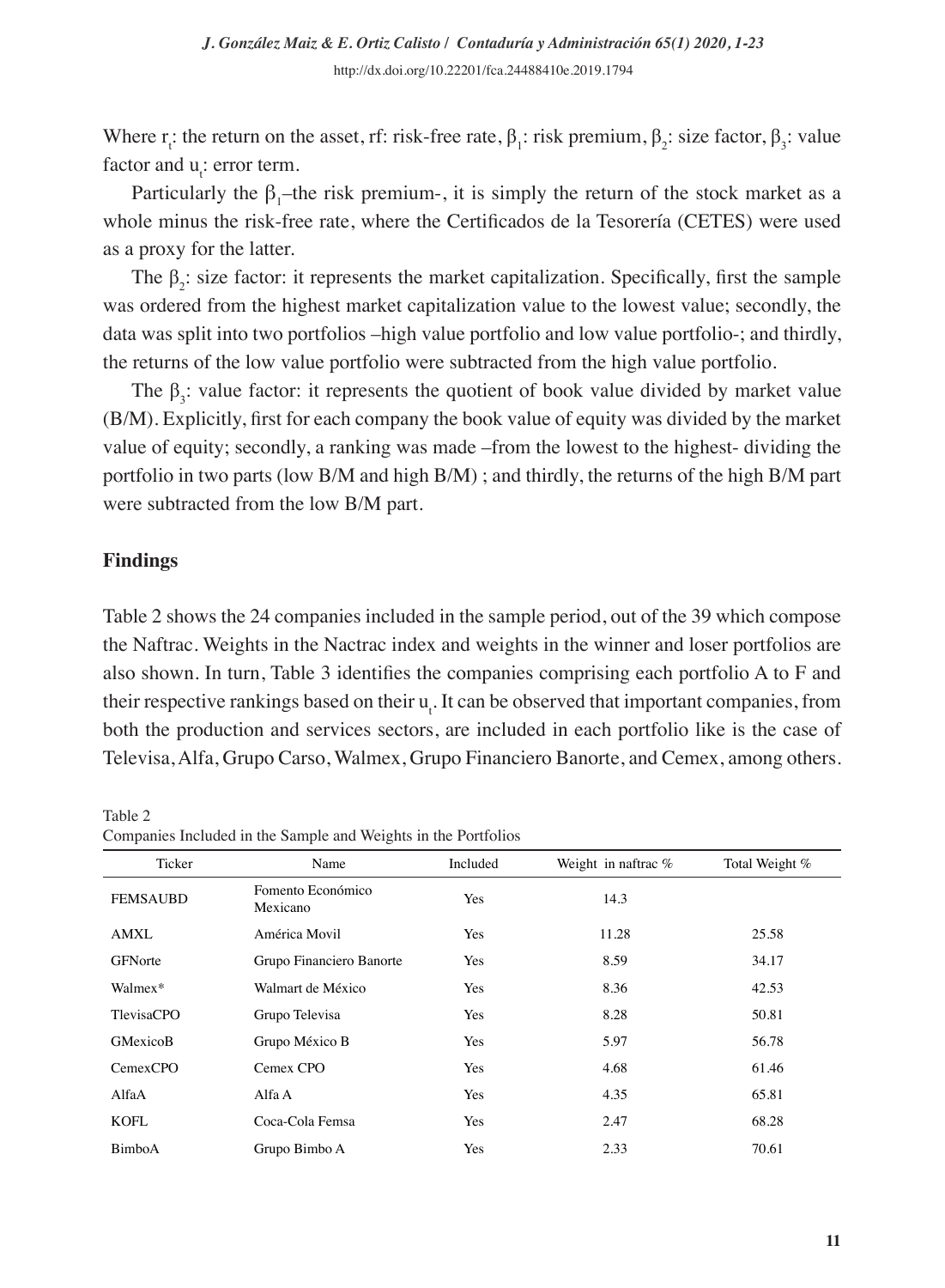| GrumaB       | Gruma                                       | Yes            | 2.32 | 72.93 |
|--------------|---------------------------------------------|----------------|------|-------|
| <b>GAPB</b>  | Grupo Aeroportuario del<br>Pacífico         | Yes            | 2.26 | 75.19 |
| KimberA      | Kimberly-Clark de<br>México                 | Yes            | 2.2  | 77.39 |
| GFinburO     | Grupo Financiero Inbursa                    | Yes            | 2.01 | 79.4  |
| AsurB        | Grupo Aeroportuario del<br>Sureste          | Yes            | 1.95 | 81.35 |
| LiverpoolC.1 | El Puerto de Liverpool                      | Yes            | 1.46 | 82.81 |
| $\rm AC^*$   | Arca Continental                            | Yes            | 1.32 | 84.13 |
| Mexchem*     | Mexichem                                    | Yes            | 1.29 | 85.42 |
| Alsea*       | Alsea                                       | Yes            | 1.19 | 86.61 |
| Elektra*     | Grupo Elektra                               | <b>Yes</b>     | 1.18 | 87.79 |
| GCarsoA1     | Grupo Carso                                 | Yes            | 0.91 | 88.7  |
| Peñoles      | <b>Industrias Peñoles</b>                   | Yes            | 0.77 | 89.47 |
| <b>ICHB</b>  | <b>Industrias CH</b>                        | Yes            | 0.32 | 89.79 |
| SimecB       | Grupo Simec                                 | Yes            | 0.11 | 89.90 |
| $ICA*$       | Empresas ICA                                | Yes            | 0.10 | 90    |
| SanmexB      | Grupo Financiero<br>Santander México        | No             | 1.98 | 91.98 |
| Pinfra*      | Promotora y Operadora<br>de Infraestructura | N <sub>o</sub> | 1.51 | 93.49 |
| Gentera*     | Gentera                                     | N <sub>o</sub> | 1.41 | 94.9  |
| LalaB        | Grupo Lala                                  | N <sub>o</sub> | 0.98 | 95.88 |
| OmaB         | Grupo Aeroportuario del<br>Centro Nor       | N <sub>o</sub> | 0.7  | 96.58 |
| NemakA       | Nemak                                       | No             | 0.66 | 97.24 |
| Ienova*      | Infraestructura Energetica<br>Nova          | N <sub>o</sub> | 0.63 | 97.87 |
| OHLMex*      | <b>OHL México</b>                           | N <sub>o</sub> | 0.59 | 98.46 |
| SitesL       | Telesites                                   | No             | 0.48 | 98.94 |
| GFRegio      | Banregio Grupo Finan-<br>ciero              | No             | 0.35 | 99.29 |
| LabB         | Genomma Lab Interna-<br>tional              | No             | 0.32 | 99.61 |
| LaComerUBC   | La Comer                                    | No             | 0.31 | 99.92 |
| <b>MXN</b>   | <b>MXN</b> Cash                             | No             | 0.07 | 99.99 |
| Urbi*        | Urbi Desarrollos Urbanos                    | No             | 0.01 | 100   |

Source: https://www.blackrock.com/mx/productos/251895/ishares-naftrac-fund.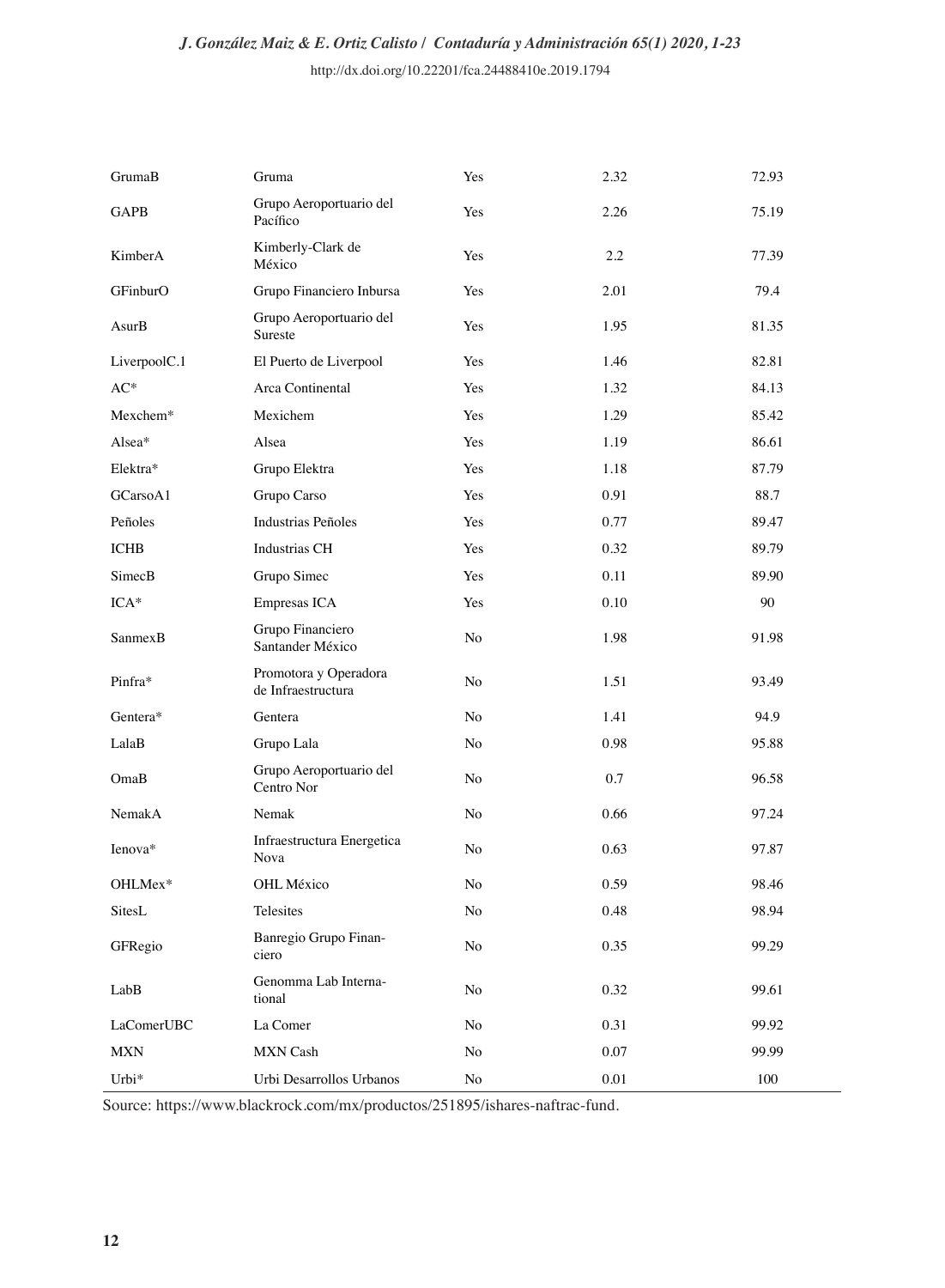Table 3

| Ranking of portfolios based on CU                 |
|---------------------------------------------------|
| PORTAFLIO A: Televisa, Simec, Gruma and ICA       |
| PORTFOLIO B: Alfa, Bimbo, Alsea and Grupo Inbursa |
| PORTFOLIO C: Asurb, GCarso, AMXL and Kimber       |
| PORTFOLIO D: Femsa, GMéxico, Walmex and ICH       |
| PORTFOLIO E: Elektra, GFNorte, Liverpool and KOFL |
| PORTFOLIO F: Peñoles, Mexichem, AC and CEMEX      |
| $\gamma$                                          |

Source: Author´s own

Handling the data also includes identifying whether the CAPM model or else the three-factor model fits better for the series of each company. The  $R^2$  criteria was used for this purpose. Table 4 summarizes results associated with this research phase.<sup>3</sup>

| $\tilde{\phantom{a}}$ |             |                |
|-----------------------|-------------|----------------|
| Company               | CAPM        | 3-factor-model |
| Elektra               |             | $\mathbf X$    |
| Simec                 |             | $\mathbf X$    |
| Asurb                 |             | $\mathbf X$    |
| GFInbursa             | $\mathbf X$ |                |
| GCarso                | $\mathbf X$ |                |
| Walmex                |             | $\mathbf X$    |
| Bimbo                 |             | $\mathbf X$    |
| América Móvil         | $\mathbf X$ |                |
| Cemex                 |             | $\mathbf X$    |
| ICA                   |             | $\mathbf X$    |
| Peñoles               |             | $\mathbf X$    |
| Alfa                  |             | $\mathbf X$    |
| GMéxico               |             | $\mathbf X$    |
| GFNorte               |             | $\mathbf X$    |
| Kimberly              |             | $\mathbf X$    |
| Femsa                 |             | $\mathbf X$    |
| <b>KOFL</b>           | $\mathbf X$ |                |

Table 4 Best models according to the  $R<sup>2</sup>$  criteria

<sup>3</sup> Results are available upon request to the authors.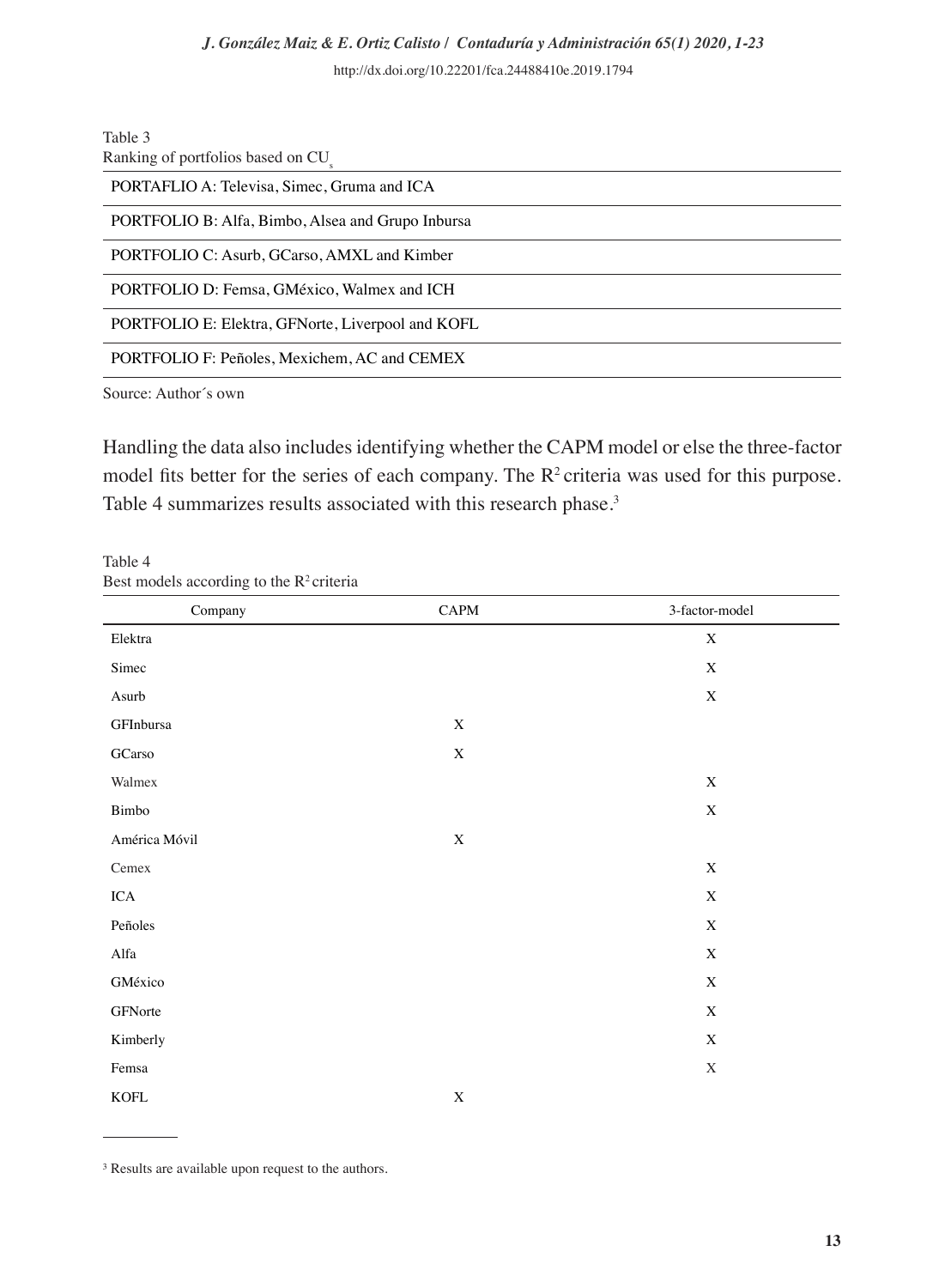# *J. González Maiz & E. Ortiz Calisto / Contaduría y Administración 65(1) 2020, 1-23*

http://dx.doi.org/10.22201/fca.24488410e.2019.1794

| ICH       | X |
|-----------|---|
| Televisa  | X |
| AC        | X |
| Mexichem  | X |
| Alsea     | X |
| Gruma     | X |
| Liverpool | X |

Source: Author´s own

# Tables 5 and 6 include the descriptive statistics and the correlation matrix respectively.

| Table 5<br><b>Descriptive Statistics</b> |                        |                               |                                   |                 |                        |                                  |
|------------------------------------------|------------------------|-------------------------------|-----------------------------------|-----------------|------------------------|----------------------------------|
|                                          | <b>RPORTFOLIO</b><br>A | <b>RPORTFOLIO</b><br>$\bf{B}$ | <b>RPORTFOLIO</b><br>$\mathsf{C}$ | RPORTFOLIO<br>D | <b>RPORTFOLIO</b><br>E | <b>RPORTFOLIO</b><br>$\mathbf F$ |
| Mean                                     | 1.042214               | 2.266631                      | 1.585577                          | 1.453778        | 1.363431               | 1.173762                         |
| Median                                   | 0.673683               | 1.592230                      | 1.495744                          | 1.444932        | 0.851030               | 1.205041                         |
| Maximum                                  | 25.44614               | 20.53547                      | 13.28490                          | 18.04279        | 16.16431               | 20.04869                         |
| Minimum                                  | $-1.160.414$           | $-1.438.226$                  | $-6.105.156$                      | $-9.553.855$    | $-9.141.049$           | $-1.958.777$                     |
| Std. Dev.                                | 6.557913               | 5.761941                      | 4.122293                          | 5.119985        | 5.097415               | 6.080402                         |
| <b>Skewness</b>                          | 0.655513               | 0.269319                      | 0.139488                          | 0.512131        | 0.521451               | 0.050620                         |
| Kurtosis                                 | 4.254545               | 4.332155                      | 2.670061                          | 3.915448        | 3.308406               | 4.511707                         |
| Jarque-Bera                              | 11.38716               | 7.140655                      | 0.645625                          | 6.526424        | 4.090377               | 7.938635                         |
| Probability                              | 0.003368               | 0.028147                      | 0.724110                          | 0.038265        | 0.129356               | 0.018886                         |
| Sum                                      | 86.50380               | 188.1303                      | 131.6029                          | 120.6636        | 113.1648               | 97.42223                         |
| Sum Sq. Dev.                             | 3526.510               | 2722.397                      | 1393.450                          | 2149.568        | 2130.658               | 3031.645                         |
|                                          |                        |                               |                                   |                 |                        |                                  |
| Observations                             | 83                     | 83                            | 83                                | 83              | 83                     | 83                               |

Source: Author´s own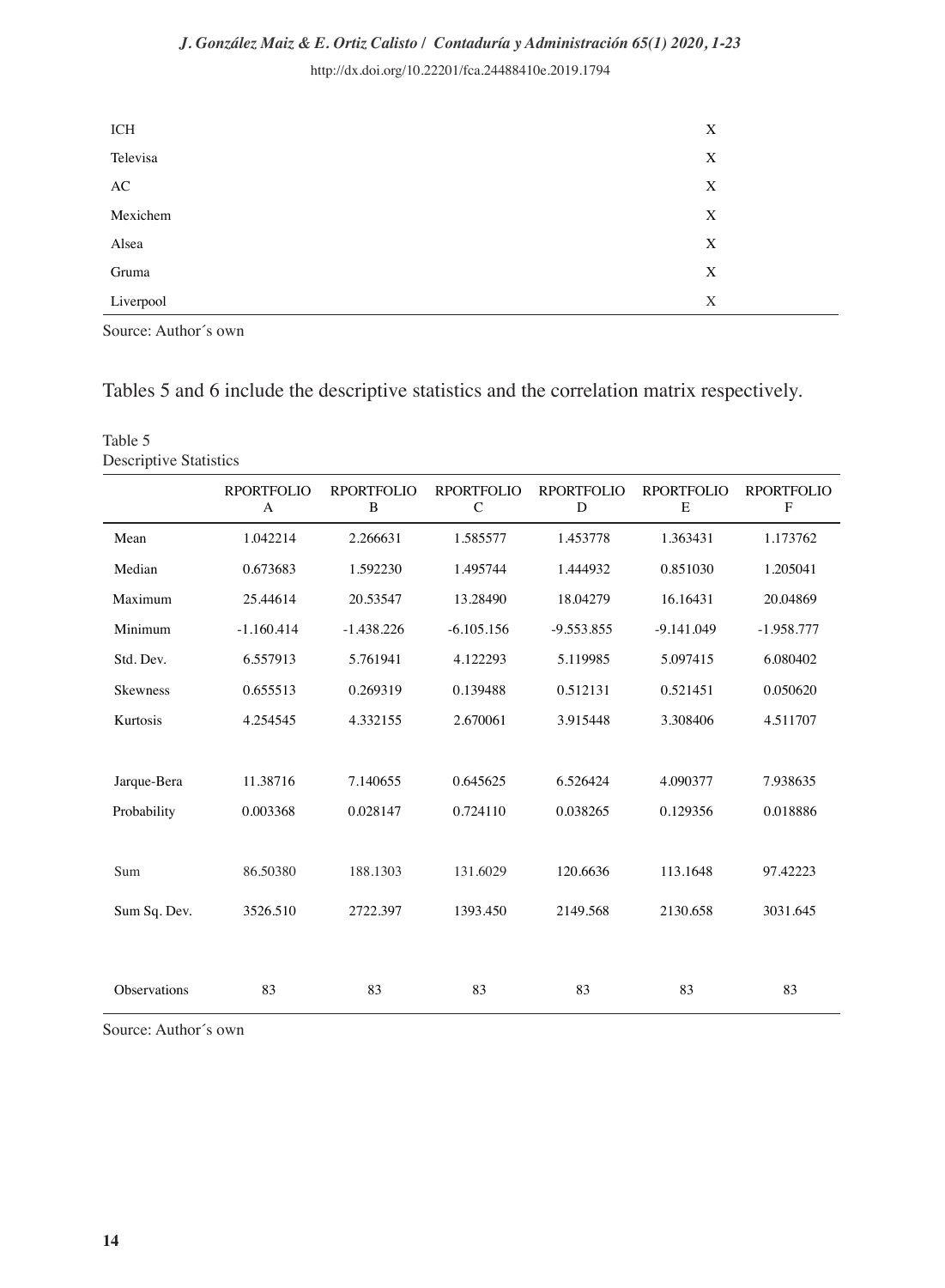|                     | <b>RPORTAFOLIO</b> | <b>RPORTAFOLIO</b> | <b>RPORTAFOLIO</b> | <b>RPORTAFOLIO</b> | <b>RPORTAFOLIO</b> | <b>RPORTAFOLIO</b> |
|---------------------|--------------------|--------------------|--------------------|--------------------|--------------------|--------------------|
| <b>RPORTAFOLIOA</b> |                    | 0.684999748        | 0.48325543         | 0.648046305        | 0.523994725        | 0.67191349         |
| <b>RPORTAFOLIOB</b> | 0.684999748        |                    | 0.611967597        | 0.696779312        | 0.574029348        | 0.698232205        |
| RPORTAFOLIOC        | 0.48325543         | 0.611967597        |                    | 0.627153995        | 0.388558621        | 0.587355356        |
| RPORTAFOLIOD        | 0.648046305        | 0.696779312        | 0.627153995        |                    | 0.661592355        | 0.705377089        |
| RPORTAFOLIOE        | 0.523994725        | 0.574029348        | 0.388558621        | 0.661592355        |                    | 0.612443193        |
| <b>RPORTAFOLIOF</b> | 0.67191349         | 0.698232205        | 0.587355256        | 0.705377089        | 0.612443193        |                    |

Table 6 Correlation Matrix

Source: Author´s own

Figure 1 represents how the CARs behave throughout the test period; a visual inspection clearly reveals overreaction, in particular, the figure shows the reversal in the transition period from 2008 to 2009. On the other hand, when applying the test for difference for the means there is a statistically difference of  $0.342\%$  (0.706-0.364) – T Value = -4.46. Specifically with the Two-sample T test it can be claimed that the CARs for the test period are greater than that of the formation period. Moreover, in terms of difference in variances, based on Levene´s test  $(p = 0.036)$ , the series present a contrasting behavior; hence, the investment performance between winner and loser portfolio is different for the test period –. In contrast, when testing for co-integration for formation and test periods for winner and loser portfolios, when both the Engle-Granger test and the Johansen test were run, it is concluded that the series are co-integrated (Tables 7, 8, 9 and 10). This means that that the formation and test periods do have a long-term relationship, hence they do not wander apart having a bound. Finally, Portfolio A1is the winner portfolio in the "formation period" –from 2002 to 2008-, and Portfolio A2 is the same portfolio but in the "test period" –from 2009 to 2015-. On the other hand, Portfolio B1 is the loser portfolio in the "formation period" –from 2002 to 2008-, and Portfolio B2 is the same portfolio but in the "test period" and becomes the winner.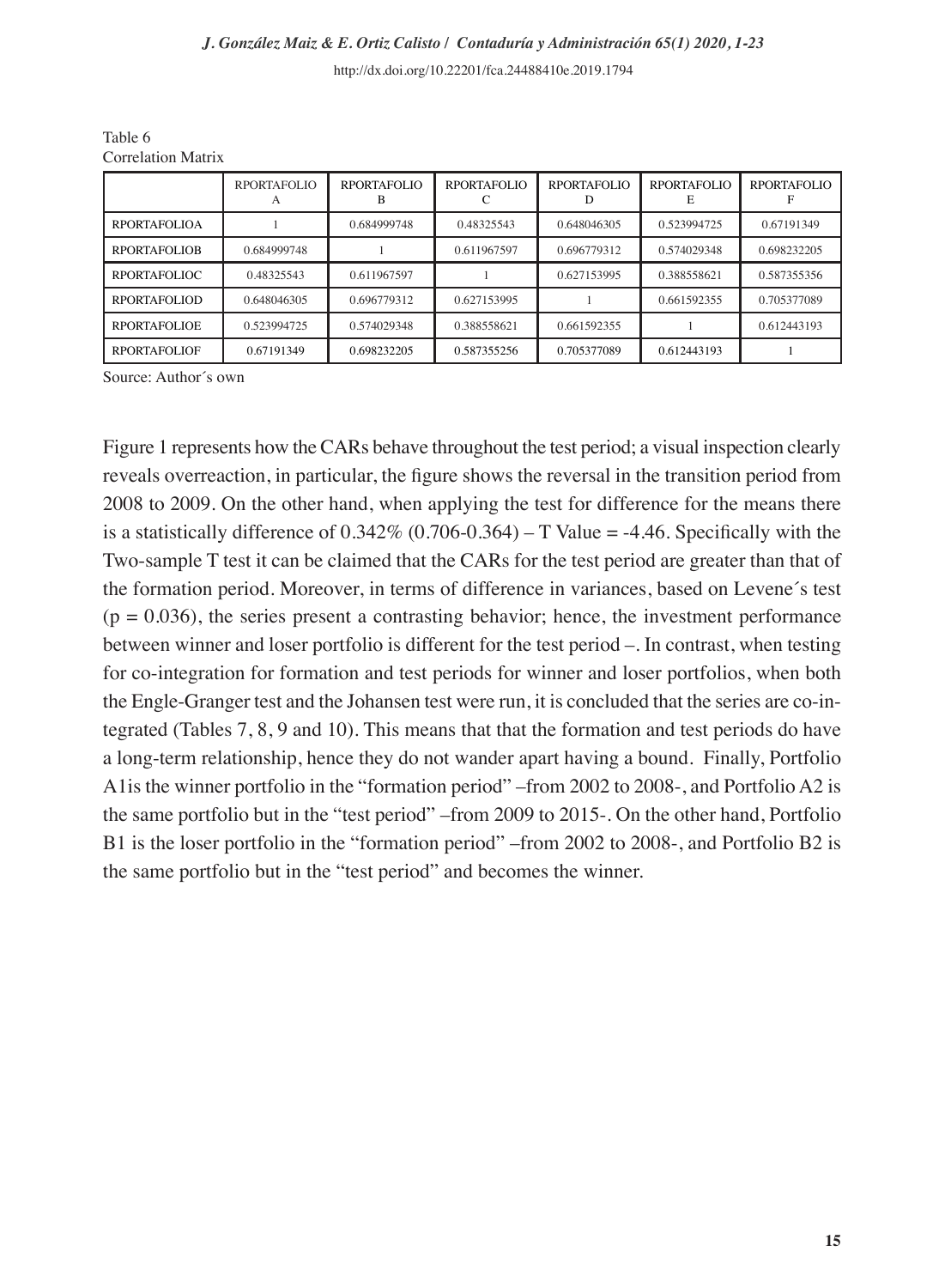Table 7 Engle-Granger test for winner portfolio

Date: 11/01/17 Time: 15:18

Series: RPORTFOLIOA1 RPORTFOLIOA2

Sample (adjusted): 2 84

Included observations: 83 after adjustments

Null hypothesis: Series are not cointegrated

Cointegrating equation deterministics: C

Automatic lags specification based on Schwarz criterion (maxlag=5)

| Dependent    | tau-statistic | $Prob.*$ | z-statistic | $Prob.*$ |
|--------------|---------------|----------|-------------|----------|
| RPORTFOLIOA1 | $-6.537490$   | 0.0000   | $-57.17222$ | 0.0000   |
| RPORTFOLIOA2 | $-7.232372$   | 0.0000   | $-64.41120$ | 0.0000   |

\*MacKinnon (1996) p-values.

Intermediate Results:

|                               | RPORTFOLIOA1   | RPORTFOLIOA2 |  |
|-------------------------------|----------------|--------------|--|
| $Rho - 1$                     | $-0.697222$    | $-0.785502$  |  |
| Rho S.E.                      | 0.106650       | 0.108609     |  |
| Residual variance             | 50.71461       | 37.94876     |  |
| Long-run residual variance    | 50.71461       | 37.94876     |  |
| Number of lags                | $\mathbf{0}$   | 0            |  |
| Number of observations        | 82             | 82           |  |
| Number of stochastic trends** | $\overline{c}$ | 2            |  |

\*\*Number of stochastic trends in asymptotic distribution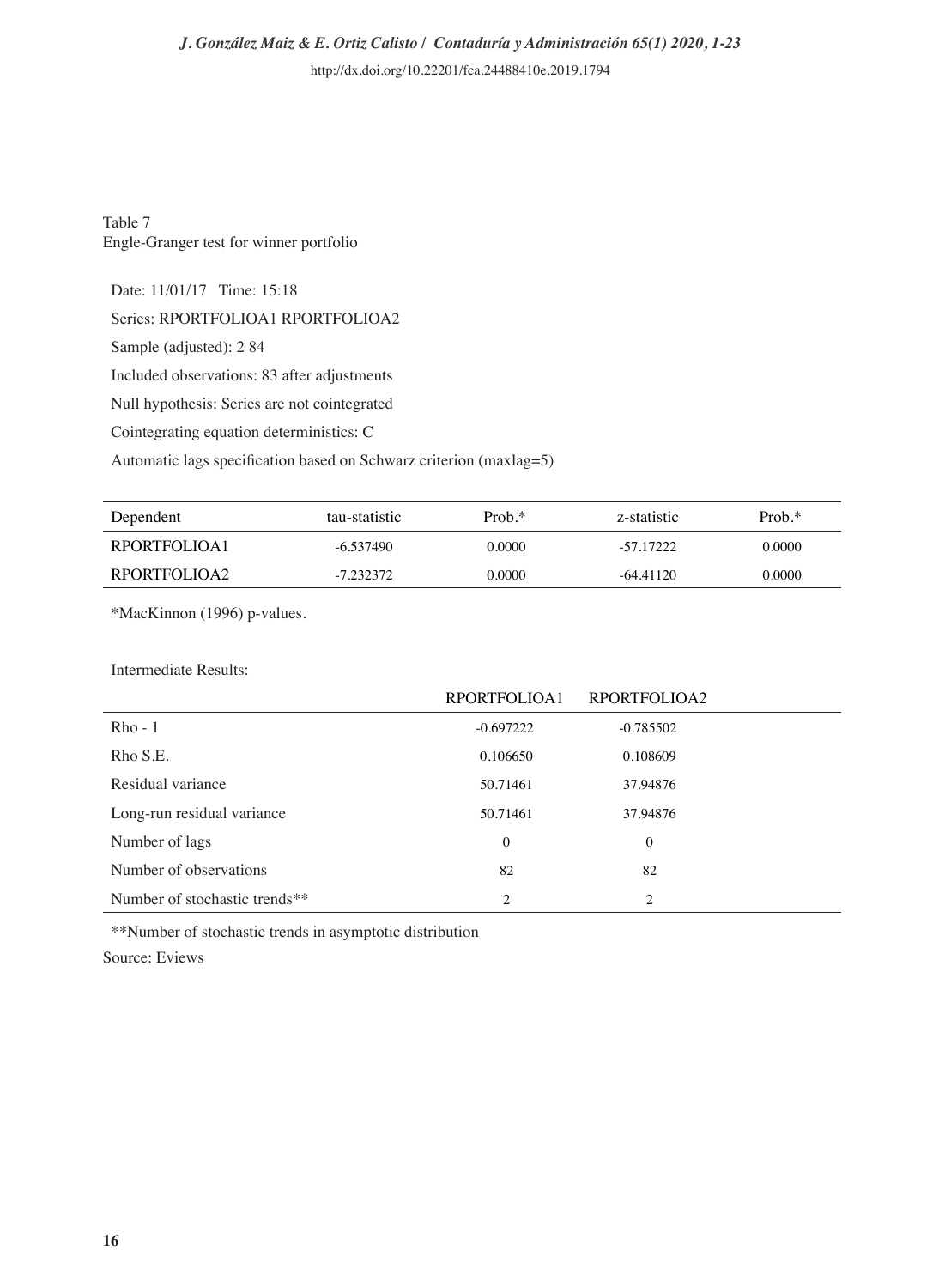Table 8 Engle-Granger test for loser portfolio

Date: 11/01/17 Time: 15:20

Series: RPORTFOLIOF1 RPORTFOLIOF2

Sample (adjusted): 2 84

Included observations: 83 after adjustments

Null hypothesis: Series are not cointegrated

Cointegrating equation deterministics: C

Automatic lags specification based on Schwarz criterion (maxlag=5)

| Dependent    | tau-statistic | $Prob.*$ | z-statistic | $Prob.*$ |
|--------------|---------------|----------|-------------|----------|
| RPORTFOLIOF1 | $-6.758526$   | 0.0000   | $-61.07112$ | 0.0000   |
| RPORTFOLIOF2 | $-8.283125$   | 0.0000   | $-75.33623$ | 0.0000   |

\*MacKinnon (1996) p-values.

Intermediate Results:

|                               | RPORTFOLIOF1   | RPORTFOLIOF2 |  |
|-------------------------------|----------------|--------------|--|
| $Rho - 1$                     | $-0.744770$    | $-0.918735$  |  |
| Rho S.E.                      | 0.110197       | 0.110916     |  |
| Residual variance             | 51.23185       | 35.13428     |  |
| Long-run residual variance    | 51.23185       | 35.13428     |  |
| Number of lags                | $\mathbf{0}$   | $\mathbf{0}$ |  |
| Number of observations        | 82             | 82           |  |
| Number of stochastic trends** | $\overline{c}$ | 2            |  |

\*\*Number of stochastic trends in asymptotic distribution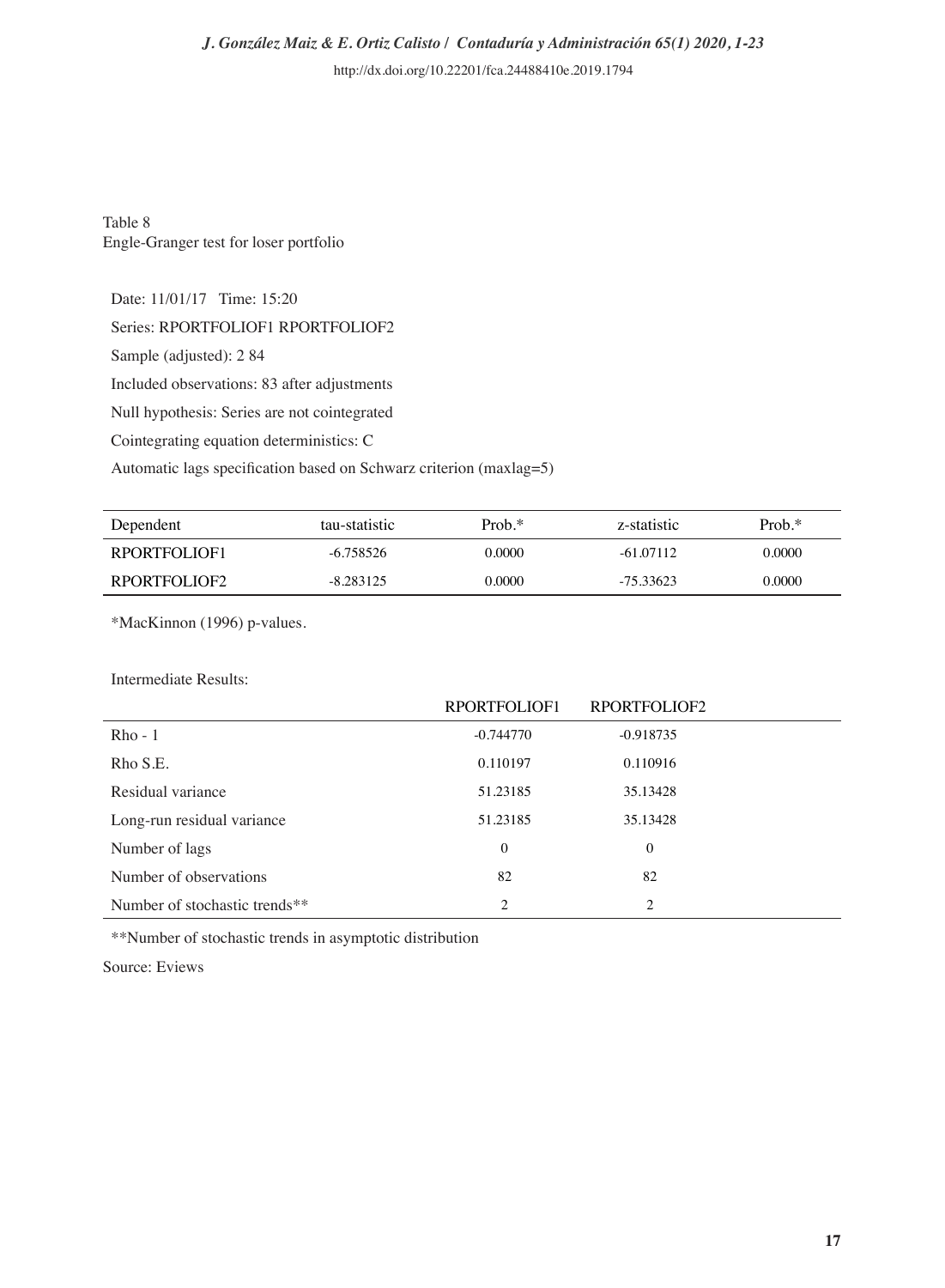#### Table 9 Augmented Dickey Fuller test for winner portfolio

Null Hypothesis: RESID\_COINT\_1 has a unit root

Exogenous: Constant

Lag Length: 2 (Fixed)

|                                        |              | t-Statistic | $Prob.*$ |
|----------------------------------------|--------------|-------------|----------|
| Augmented Dickey-Fuller test statistic |              | $-4.214121$ | 0.0012   |
| Test critical values:                  | $1\%$ level  | $-3.514426$ |          |
|                                        | $5\%$ level  | $-2.898145$ |          |
|                                        | $10\%$ level | $-2.586351$ |          |

\*MacKinnon (1996) one-sided p-values.

Augmented Dickey-Fuller Test Equation

Dependent Variable: D(RESID\_COINT\_1)

Method: Least Squares

Date: 06/04/18 Time: 13:05

Sample (adjusted): 4 83

Included observations: 80 after adjustments

| Variable                  | Coefficient | Std. Error           | t-Statistic           | Prob.    |
|---------------------------|-------------|----------------------|-----------------------|----------|
| RESID COINT $1(-1)$       | $-0.666965$ | 0.158269             | $-4.214121$           | 0.0001   |
| $D(RESID$ COINT $1(-1)$ ) | $-0.067885$ | 0.143802             | $-0.472072$           | 0.6382   |
| $D(RESID$ COINT $1(-2)$ ) | $-0.079396$ | 0.126367             | $-0.628296$           | 0.5317   |
| C                         | $-0.237791$ | 0.812617             | $-0.292624$           | 0.7706   |
| R-squared                 | 0.361652    |                      | Mean dependent var    |          |
| Adjusted R-squared        | 0.336454    |                      | S.D. dependent var    |          |
| S.E. of regression        | 7.251176    |                      | Akaike info criterion |          |
| Sum squared resid         | 3996.046    | Schwarz criterion    |                       | 6.968012 |
| Log likelihood            | $-269.9564$ | Hannan-Quinn criter. |                       | 6.896662 |
| F-statistic               | 14.35243    | Durbin-Watson stat   |                       | 1.934495 |
| Prob(F-statistic)         | 0.000000    |                      |                       |          |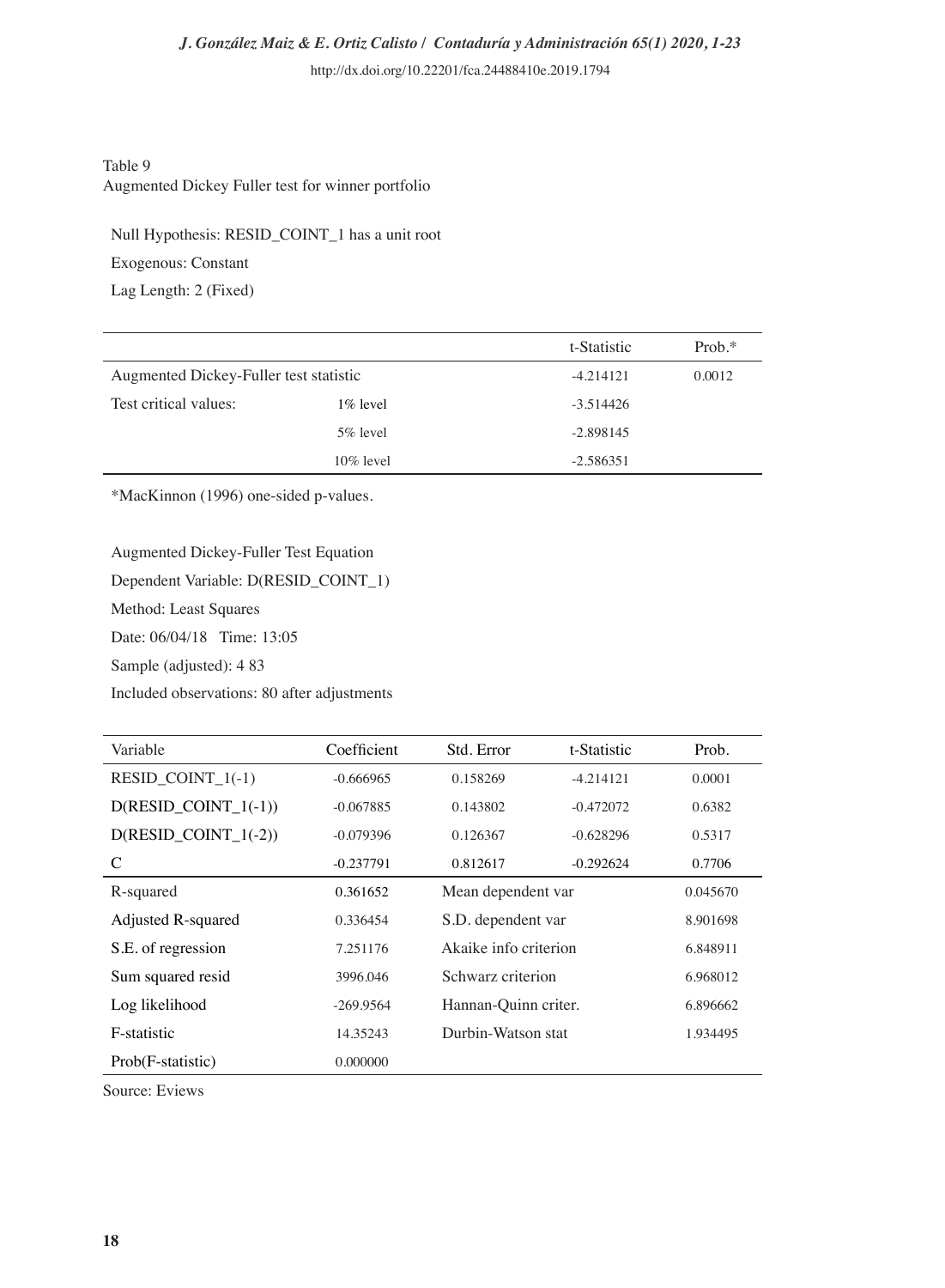#### Table 10 Augmented Dickey Fuller test for loser portfolio

Null Hypothesis: RESID\_COINT has a unit root

Exogenous: Constant

Lag Length: 2 (Fixed)

|                                        |              | t-Statistic | $Prob.*$ |
|----------------------------------------|--------------|-------------|----------|
| Augmented Dickey-Fuller test statistic |              | $-3.834360$ | 0.0039   |
| Test critical values:                  | $1\%$ level  | $-3.513344$ |          |
|                                        | $5\%$ level  | $-2.897678$ |          |
|                                        | $10\%$ level | $-2.586103$ |          |

\*MacKinnon (1996) one-sided p-values.

#### Augmented Dickey-Fuller Test Equation

Dependent Variable: D(RESID\_COINT)

Method: Least Squares

Date: 06/04/18 Time: 12:55

Sample (adjusted): 4 84

Included observations: 81 after adjustments

| Variable              | Coefficient | Std. Error           | t-Statistic           | Prob.    |
|-----------------------|-------------|----------------------|-----------------------|----------|
| $RESID$ COINT $(-1)$  | $-0.620491$ | 0.161824             | $-3.834360$           | 0.0003   |
| $D(RESID$ $CONT(-1))$ | $-0.149212$ | 0.143684             | $-1.038474$           | 0.3023   |
| $D(RESID$ $CONT(-2))$ | $-0.136909$ | 0.115606             | $-1.184272$           | 0.2399   |
| C                     | $-0.018029$ | 0.803612             | $-0.022435$           | 0.9822   |
| R-squared             | 0.389531    |                      | Mean dependent var    |          |
| Adjusted R-squared    | 0.365746    |                      | S.D. dependent var    |          |
| S.E. of regression    | 7.228716    |                      | Akaike info criterion |          |
| Sum squared resid     | 4023.584    |                      | Schwarz criterion     |          |
| Log likelihood        | $-273.1059$ | Hannan-Quinn criter. |                       | 6.889563 |
| F-statistic           | 16.37748    | Durbin-Watson stat   |                       | 1.971617 |
| Prob(F-statistic)     | 0.000000    |                      |                       |          |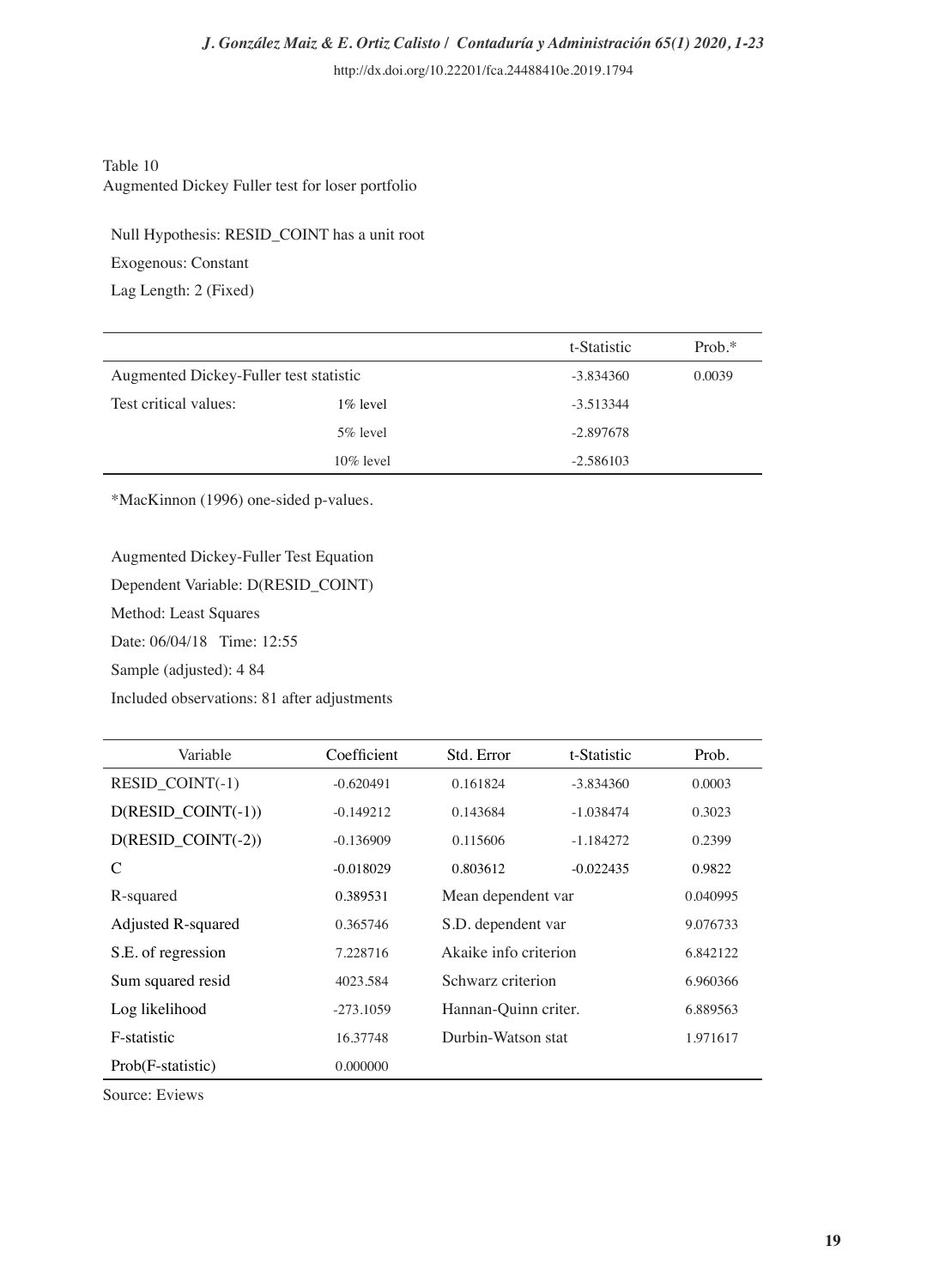# *J. González Maiz & E. Ortiz Calisto / Contaduría y Administración 65(1) 2020, 1-23*

http://dx.doi.org/10.22201/fca.24488410e.2019.1794



Source: Eviews

#### **Conclusions**

DeBondt and Thaler (1985) tested overreaction in the stock markets and concluded hypothesizing that markets overreact to unexpected and dramatic news. Following the same line of thought, other studies confirm this issue showing that prices tend to wander away from their fundamental value. Contributing to the financial literature, this research tests the overreaction hypothesis in the Mexican Stock Market applying the CAR methodology with two models –the CAPM and the 3-factor model-, where the best was chosen based on the  $R<sup>2</sup>$  criteria. Regarding the findings, first, it was found that indeed there are reversals in this market: the winner portfolio becomes loser, and the loser portfolio becomes winner. The difference in means of CARs is 0.342% (0.706-0.364) in favor of the loser portfolio for the test period, and it is statistically significant; secondly, since the variances of both portfolios differ as well, using the Levene´s test, it can be concluded that both portfolios have distinct investment performances; nevertheless, when testing for co-integration applying both the Engle-Granger test and the Augmented Dickey Fuller test, it can affirmed that the portfolios are co-integrated in both periods –formation and testing.

Summing up, this paper sheds some light favoring the viewpoint that overreaction characterizes the Mexican Stock Market. Although, it was demonstrated with both the corresponding tests that the series do have a structural long-term relationship, i.e., the series are co-integrated. Albeit information from all companies could not be retrieved, the results are still representative, notwithstanding that the Mexican stock market is thin and fragile. Shares are actively traded, the market lists less than 250 issuers and its index comprises only 35 firms. Moreover, at any rate findings of this work cast serious doubts against the informational efficiency of the Mexican stock market implying that investors can beat the market by making use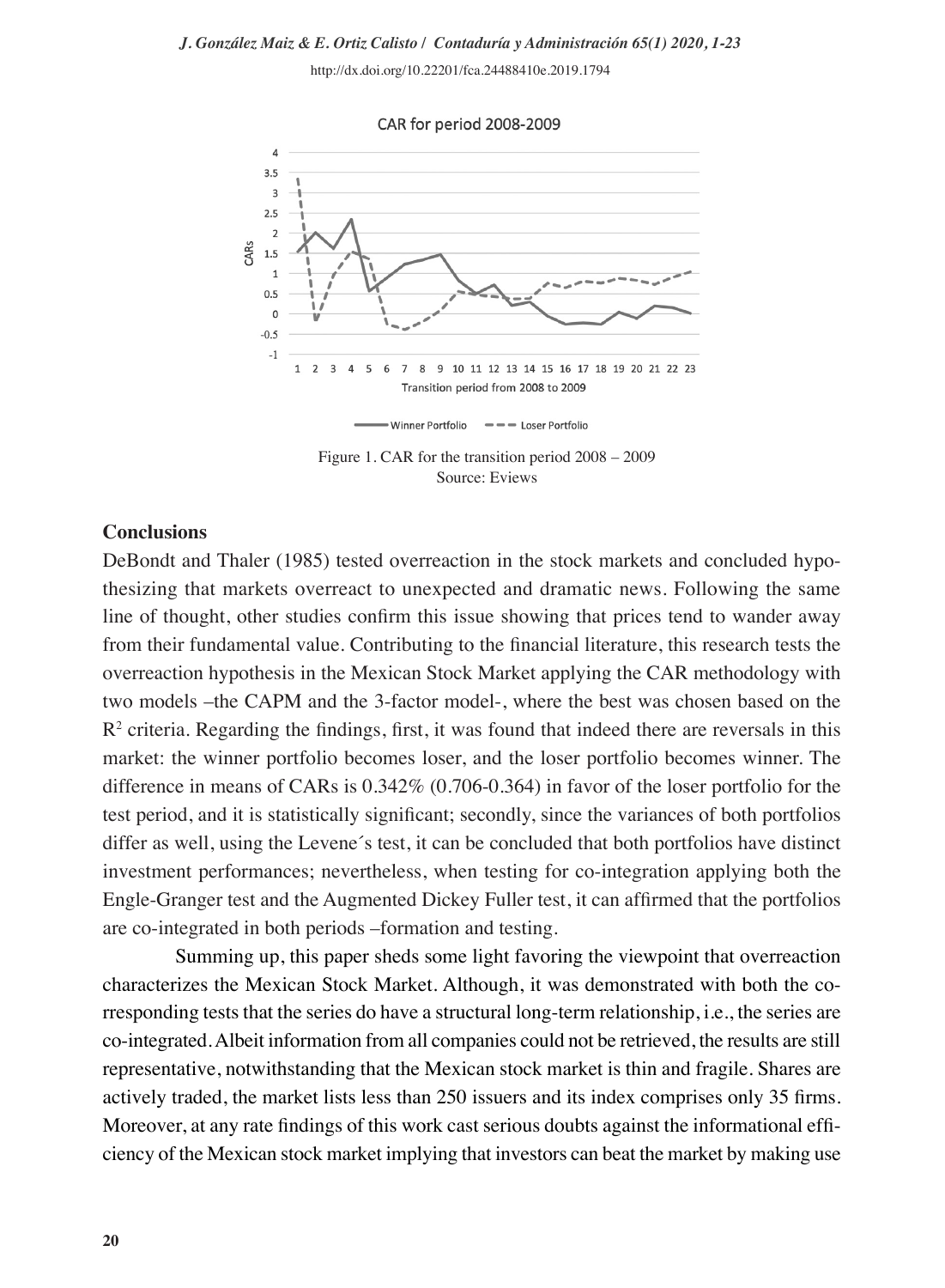of the information on past prices of securities due to weak arbitrage processes like Mandelbrot (1971) posits. Consequently, following the same line of thought, further research could be done if taking into consideration the 2008 financial crisis, moreover, research is required in the field of behavioral finance regarding the Mexican Stock Market. Additionally, evidence of this work highlights the need to develop the size, cognizance and competitiveness of the market. Only in this way it can become the engine for mobilizing savings and investment for the provision of long-term financing to enhance national development.

#### **References**

- Anderson D., Darrat A. and Zhong M. (2003). Do U.S. Stock Prices Deviate from their Fundamental Values? *The Journal of Finance and Banking* 27(4), 673-697 https://doi.org/10.2139/ssrn.285714.
- Bachelier, L. (1900). Théorie de la spéculation, *Annales de l'Ecole Normale Supérieure*, **17**, 21-86.
- Baker H., and Ricciardi V. (2014). The Psychology of Financial Planning. Wiley.
- Balvers R., Wu R. and Gilliland E. (2000). Mean reversion across national stock markets and parametric contrarian investment strategies. *Journal of Finance* 55, 745-772 https://doi.org/10.1111/0022-1082.00225.
- Barber B. and Odean T. (2000). Trading is hazardous to your wealth: the common stock investment performance of individual investors. *Journal of Finance* 55, 773-806 https://doi.org/10.2139/ssrn.219228.
- Barberis N., Shleifer A. and Vishny R. (1998). A model of investor sentiment. *Journal of Financial Economics* 49, 307-343 https://doi.org/10.3386/w5926.
- Bordalo P., Gennaioli N. and Shleifer A. (2018). Diagnostic Expectations and Credit Cycles. *The Journal of Finance*, vol. LXXIII, num. 1, pp. 199-227 https://doi.org/10.1111/jofi.12586.
- Chen J. (2018). Online Search Frequency, Retail Investor Overreaction, and the Cross-Section of Stock Returns: Evidence from the Chinese Stock Market. *Emerging Markets Finance & Trade.* 54(14), 3.189-3,208 https://doi. org/10.1080/1540496x.2017.1417832.
- Chiang T. and Zheng D. (2010). An empirical analysis of herd behavior in global stock markets. *Journal of Banking & Finance* 34 (8), 1911-1921 https://doi.org/10.1016/j.jbankfin.2009.12.014.
- Clare A. and Thomas S. (1995). The Overreaction Hypothesis and the UK Stock Market. *Journal of Business Finance and Accounting* 22 (7), 961-973 https://doi.org/10.1111/j.1468-5957.1995.tb00888.x.
- Da Costa Jr N. (1994). Overreaction in the Brazilian stock market. *Journal of Banking and Finance*, 18(4), 633–642 https://doi.org/10.1016/0378-4266(94)00011-5
- Daniel, K., Hirshleifer, D,. and Subrahmanyam, A. (1998). Investor psychology and security market under and overreactions. *Journal of Finance* 53, 1839-1885 https://doi.org/10.1111/0022-1082.00077
- Das S, Mokashi, K. and Culkin. R. (2018). Are markets truly efficient? Experiments using deep learning algorithms for market movement prediction. *Algorithms* 2018, 11, 138. https://doi.org/10.20944/preprints201805.0015.v1
- De Bondt W. and Thaler R. (1985). Does the Stock Market Overreact? *The Journal of Finance* 40(3), 793-805. https://doi.org/10.1111/j.1540-6261.1985.tb05004.x
- De Bondt, W., and Thaler, R. (1987). Further evidence on investor Overreaction and stock market seasonality. The Journal of Finance, vol 42, issues 2, pp. 557-581. https://doi.org/10.2307/2328371
- Deaves R., Lüders E. and Schröder M. (2010). The dynamics of overconfidence: Evidence from stock market forecasters. *Journal of Economic Behavior & Organization* 75(3), 402-412 https://doi.org/10.2139/ssrn.868970
- Fama, E.F. 1965. The behavior of stock market prices. *Journal of Business* 38, pp.34-105. https://doi. org/10.1086/294743
- Fama, E.F. 1970. Efficient capital markets: A review of theory and empirical work, *Journal of Finance* 25, pp. 383-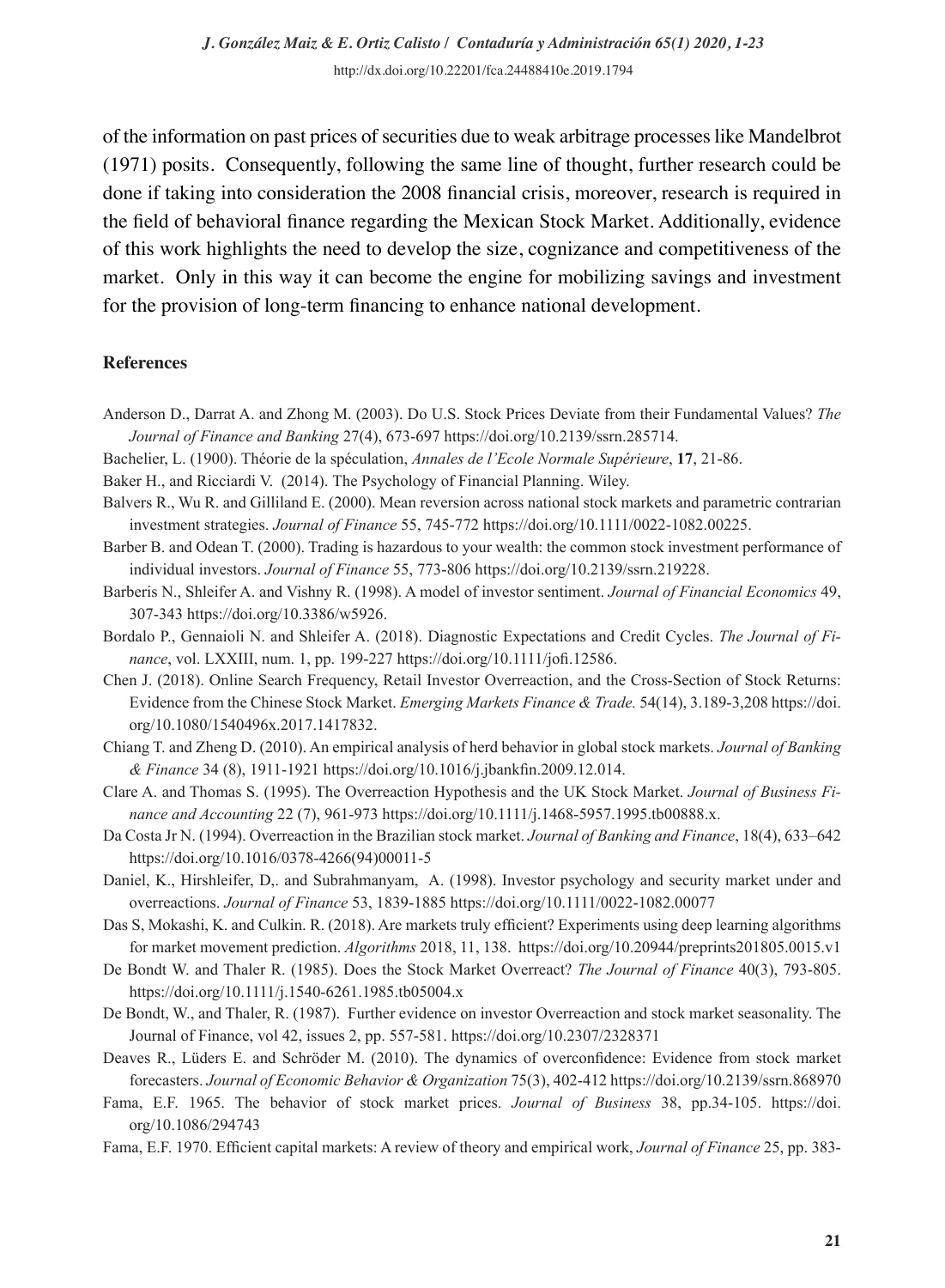# *J. González Maiz & E. Ortiz Calisto / Contaduría y Administración 65(1) 2020, 1-23*

http://dx.doi.org/10.22201/fca.24488410e.2019.1794

417. https://doi.org/10.2307/2325486

- Fama, E. F. 1980. Foundations of Finance. Portfolio Decisions and Securities Prices. *Economica*. 47 (188) p.484. https://doi.org/10.2307/2553407
- Fama, E.F. 1991. Efficient markets: II. *The Journal of Finance*, vol. XLVI, num. 5, pp. 1575-1617. https://doi. org/10.2307/2328565
- Fama E.,. and French K. (1993). Common risk factors in the returns on stocks and bonds, *Journal of Financial Economics* 3, pp, 3–56 https://doi.org/10.1016/0304-405x(93)90023-5
- Fang, Y. (2013). Empirical Investigacion on Overreation and Underreaction in Chinese Stock Market Based on ANAR-TGARCH Model. Journal of Financial Risk Management, Vol. 3, num 4, pp. 7-76. https://doi. org/10.4236/jfrm.2013.24012
- Fenton-O´Creevy, M., Nicholson, N., Soane, E., and William, P. (2004). Traders: Risks, Decisions, and Management in Financial Markets. Oxford University Press. https://doi.org/10.1093/acprof:oso/9780199269488.003.0004
- Gupta, E., Preetibedi, and Poonamlakra (2014). Efficient market hypothesis v/s behavioral finance. *IOSR Journal of Business and Management*, vol. 16, Issue 4, pp. 56-60. https://doi.org/10.9790/487x-16445660
- Hassan T.and Mertens T. (2017). The Social Cost of Near-Rational Investment. American Economic Review. Vol. 107, num 4, pp. 1059-1103. https://doi.org/10.1257/aer.20110433
- Hawaldar I., Rohit T and Pinto P. (2017). Testing of Weak Form of Efficient Market Hypothesis: Evidence from the Bahrain Bourse. Investment Management and Financial Innovations. Vol. 14, num 2, pp. 376-385. https:// doi.org/10.21511/imfi.14(2-2).2017.09
- Kahneman, D., and Tversky, A. (1979). Prospect Theory: An analysis of Decision under risk. Econometrica 47, vol. 47, num. 2, pp. 263-292. https://doi.org/10.2307/1914185
- Khatua and Pradhan (2014). Indication of Overreaction with or without Stock Specific Public Announcements in Indian Stock Market. Vikalpa, vol. 9, num. 3, pp. 35-49. https://doi.org/10.1177/0256090920140303
- Konak, F., Seker, Y., 2014. The efficiency of developed markets: Empirical evidence from FTSE 100. *Journal of Advanced Management Science*, vol. 2, num. 1, pp. 19-32. https://doi.org/10.12720/joams.2.1.29-32
- Mandelbrot, B. (1971), When can Price be arbitraged efficiently? A limit to the validity of the Random Walk and Martingale Models, *Review of Economics and Statistics* 53, pp. 225-236. https://doi.org/10.2307/1937966
- Malmendier U. and Shanthikumar D.M. (2007). Are small investors naïve about incentives? *Journal of Financial Economics* 85, 457-489. https://doi.org/10.2139/ssrn.817604
- Mcinish T.H. (1980). A game simulation of stock market behavior: An extension. *Simulations and Games* 11, 477- 484. https://doi.org/10.1177/104687818001100407
- Mullainathan S. and Thaler R. (2000). Behavioral Economics. *Working paper 7948,.* National Bureau of Economic Research (NBER). https://doi.org/10.3386/w7948
- Norli, A., Talib, N, Annuar, M, and, Salazi, A, (2013). Overreaction of Syariah Stocks: does Size Matter. *International Journal of Economics and Management*, vol. 7, num. 1, pp. 123-135. https://www.researchgate.net/publication/285523567\_Overreaction\_of\_syariah\_stocks\_Does\_size\_matter Consulted on September 2 of 2017
- Ruhani, Ahmad, and Anusakumar, A. (2011). Stock Market Overreaction and Trading Volume: Evidence from Malaysia. Asian Academy of Management. *Journal of Accounting and Finance*, vol. 7 num. 2, pp. 103 -119. http:// web.usm.my/journal/aamjaf/vol%207-2-2011/7-2-4.pdf Consulted on September 2 of 2017
- Samuelson, P. (1965). Proof that Properly Anticipated Prices Fluctuate Randomly. *Industrial Management Review* 6, pp. 41–49. https://doi.org/10.1142/9789814566926\_0002
- Sarpa S. and Zak P. (2008). Neurofinance: Bridging Psychology; neurology, and Investor behavior. *Working paper*. https://www.coursehero.com/file/20937700/SSRN-id1323051/ Consulted on September 4 of 2017
- Schaub, M., Lee, B.S., and Chun, S.E. (2015). Overreaction and seasonality in Asian Stock Indices: Evidence from Korea, Hong Kong and Japan. In Andrew H. Chen, ed. *Research in Finance,* Vol. 24. Emerald Group Publishing, pp.169-195. https://doi.org/10.1016/s0196-3821(07)00207-9
- Sharpe W. (1964). Capital Asset Prices: A Theory of Market Equilibrium under Conditions of Risk. *Journal of Finance* 3, 425-442. https://doi.org/10.1111/j.1540-6261.1964.tb02865.x